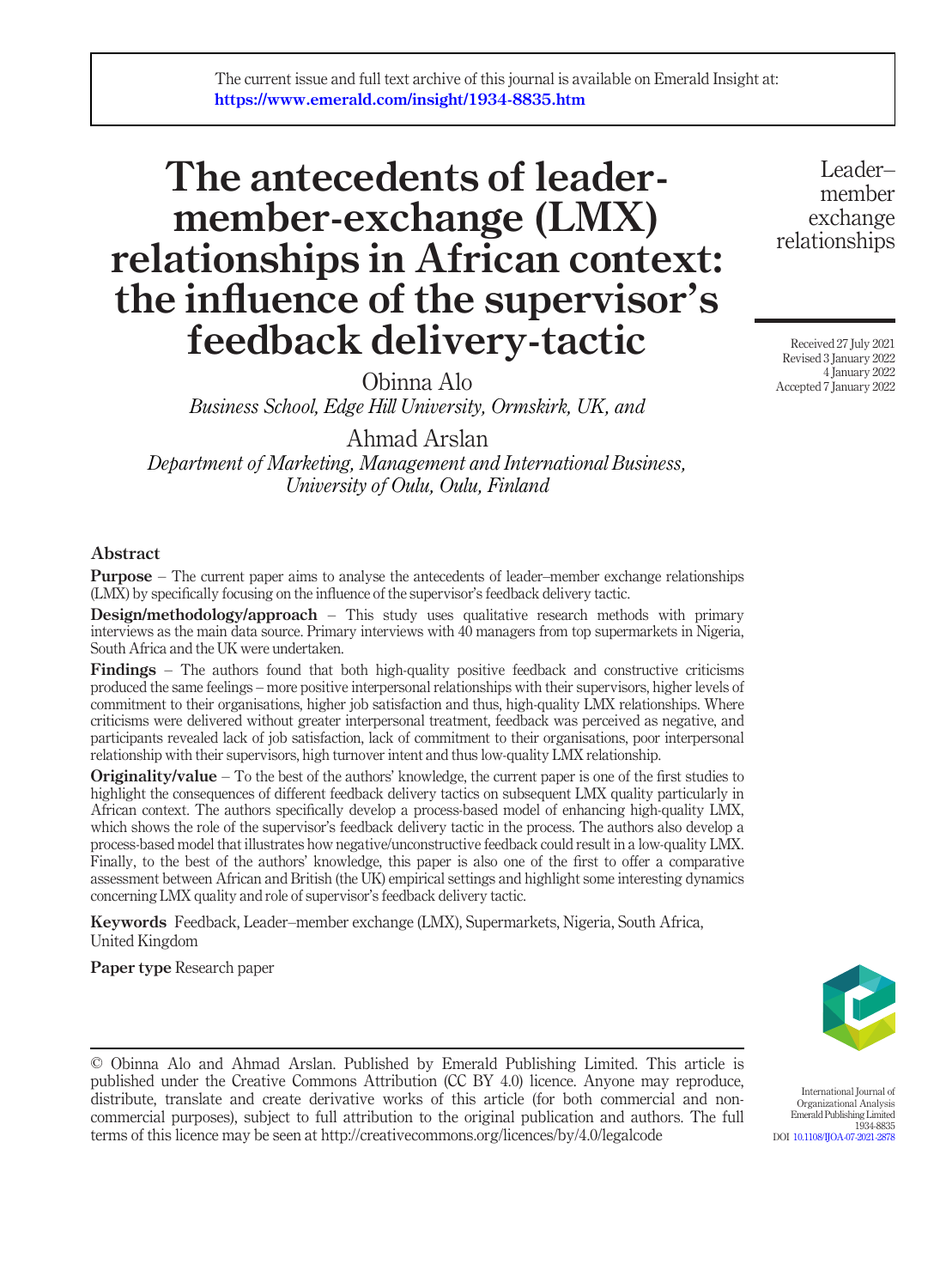#### 1. Introduction IJOA

As an emerging market with a wealth of opportunities ([George](#page-21-0) *et al.*, 2016, p. 377), Africa needs a large body of management research that places the continent in the mainstream management literature [\(Beugré, 2020](#page-20-0); [George](#page-21-0) et al., 2016; [Jackson, 2015](#page-22-0); [Nkomo, 2017;](#page-24-0) [Zoogah](#page-26-0) et al., 2015a, [2015b](#page-26-1)). Consequently, there is a burgeoning interest in management research in Africa [\(Arslan](#page-19-0) et al., 2021; [George](#page-21-0) et al., 2016; [Nkomo, 2017;](#page-24-0) [Zoogah,](#page-26-0) et al., 2015a), including studies that explore the application of existing organisational theories in the African context [\(Beugré, 2020\)](#page-20-0). In this context, [George](#page-21-0) et al. (2016, p. 386) has stressed the importance of analysing un-researched management topics (e.g. feedback and leader– member exchange [LMX] quality) in African context, as such research can extend and enrich the existing management theories.

In this vein, the current study examines the influence of various feedback delivery tactics on subsequent LMX quality in selected top supermarkets in Nigeria, South African and their UK counterparts. Selecting supermarkets from these three countries fits well into the increased interest in examining how various leadership dimensions and LMX can complement and influence each other (Boer *et al.*[, 2016](#page-20-1); [Carter](#page-20-2) *et al.*, 2013), especially in various settings. This decision to draw these supermarkets from three different countries was also to help provide the researchers with the much-needed data for comparing the application of existing organisational theories in the UK's top supermarket and the African contexts ([Beugré, 2020](#page-20-0)), which will help to boost management research in Africa and thus place the continent in the mainstream management literature (ibid).

Although follower perception of supervisory feedback has been linked to LMX quality [\(Sparr and Sonnentag, 2008](#page-25-0); [Thuan, 2021\)](#page-25-1), we extend the focus of the literature linking feedback with LMX relationship beyond the confines of follower perception of feedback quality to incorporate the importance of the supervisor's feedback delivery tactic. Based on a study of 40 feedback recipients (supermarket store managers) in Nigeria, South Africa and the UK, this study explores what influences different tactics of feedback delivery have on subsequent LMX relationship.

Feedback delivery tactic is any chosen approach to convey a supervisor's reaction to a subordinate's job performance. This could be crucial in a dyadic relationship, as criticism delivered with greater interpersonal fairness can result in a more positive feeling towards the supervisor, increased feedback acceptance and more positive reactions towards the organisation [\(Leung](#page-23-0) *et al.*, 2001) and thus high LMX quality. Therefore, supervisors use feedback to regulate subordinates' emotions (Qian et al.[, 2016a,](#page-25-2) [2016b](#page-25-3)). Nevertheless, positive feedback has been found to inspire employee knowledge-sharing behaviour [\(Li](#page-23-1) et al.[, 2014\)](#page-23-1), while the frequency of negative feedback is linked to job anxiety [\(Sparr and](#page-25-0) [Sonnentag, 2008](#page-25-0)). Constructive and timely feedback has also been linked to continuous learner improvement ([Retna and Cavana, 2013;](#page-25-4) [Jada and Mukhopadhyay, 2019\)](#page-22-1). Earlier LMX studies (Chun *et al.*[, 2014\)](#page-21-1) have also examined how leader credibility (as a dyadic characteristic) influences subordinates' decisions on seeking performance feedback from the leader. Later, LMX studies (Arain et al.[, 2020\)](#page-19-1) link abusive supervision to feedback avoidance and, which in turn, leads to help seeking from co-workers. Given that the supervisor's feedback delivery manner can influence followers' emotions, it is surprising that little is known about how the supervisor's feedback delivery tactic can influence the relationship between the dyadic partners and which these authors suggest is a significant omission in the literature.

The feedback literature distinguishes between two major categories – positive and negative/ unconstructive feedback. Positive feedback provides new information that reduces followers' uncertainty in the organisational environment [\(Daft and Lengel, 1986](#page-21-2); [Morrison, 1993\)](#page-24-1).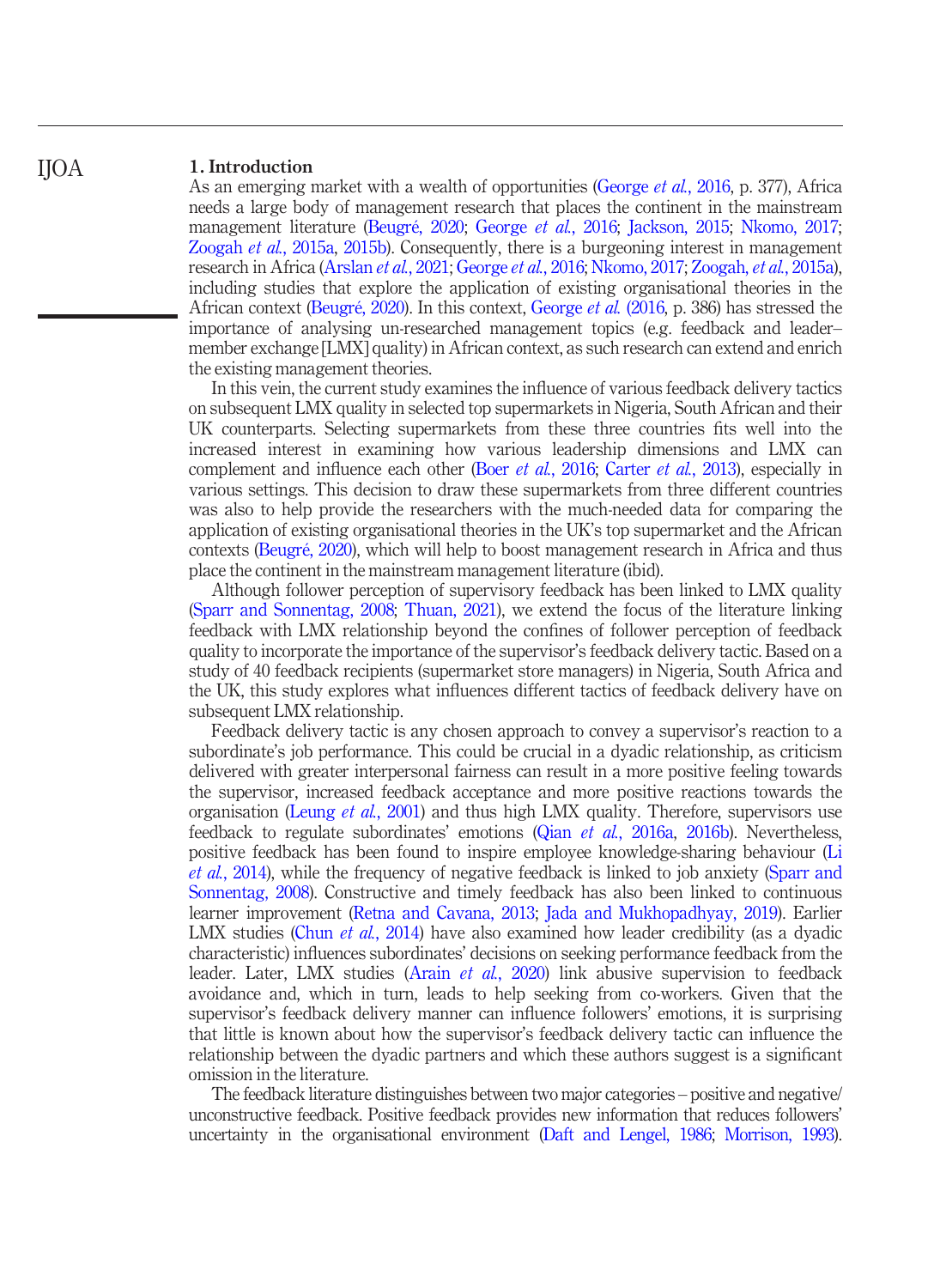Therefore, it should improve the dyadic relationship between leaders and followers and is thus a precursor of high-quality LMX relationships. Negative feedback or unconstructive criticism can have an undesirable effect on employees' attitudes and behaviours [\(Tata, 2002\)](#page-25-5) and which thus could be an antecedent of low-quality LMX relationships. Yet, there is a lack of empirical evidence examining the supervisor's approach to delivering criticisms to produce a more favourable (employee) reaction towards the superior, hence high-quality LMX relationship.

The LMX literature emphasises various antecedents in determining the nature of LMX relationships ([Epitropaki and Martin, 2005](#page-21-3); [van Breukelen](#page-25-6) et al., 2006). The relationship between feedback-seeking behaviour (FSB) and LMX relationship quality has also been explored (Lam et al.[, 2007](#page-23-2), [2017;](#page-23-3) Lam et al.[, 2017;](#page-23-3) Lam et al.[, 2007\)](#page-23-2). Although the feedback environment has been linked with LMX relationships [\(Peng and Lin, 2016](#page-24-2)), the influence of the supervisor's feedback delivery tactic as an antecedent of LMX relationship quality has been relatively overlooked and which we suggest is a significant omission in the theoretical development of the LMX literature.

Although the LMX literature (Lam et al.[, 2017\)](#page-23-3) has examined how LMX moderates the relationship between FSB and performance, they focused on how LMX could improve subordinates' job performance through their improved FSB towards leaders, rather than how the supervisor's feedback delivery tactic affects the quality of the LMX relationship. [Peng and Lin \(2016\)](#page-24-2) also explored links between feedback and LMX but focused on how positive LMX can help supervisors to provide favourable feedback that could enhance organisational citizenship behaviour (OCB) and minimise workplace deviant behaviour (WDB), rather than how the supervisor's feedback delivery tactic can affect the quality of the LMX relationship. Although research linking LMX to human resource development [\(Sommer and Kulkarni, 2012](#page-25-7)) has linked constructive feedback to predicted better mood at work, greater job satisfaction and stronger OCB intentions, there is limited research examining how constructive feedback can influence subsequent LMX relationships. The current paper contributes to filling such a research gap.

Our study highlights the consequences of different feedback delivery tactics on subsequent LMX quality, especially in the African context. It offers three major contributions to the extant leadership and management literature streams. Firstly, based on the raw data, we develop a process-based model of enhancing high-quality LMX, which shows the role of the supervisor's feedback delivery tactic in the process. Secondly, we also develop a process-based model that illustrates how negative/unconstructive feedback could result in a low-quality LMX. Finally, our paper is also one of the first to offer a comparative assessment between African and British (the UK) empirical settings and highlight some interesting dynamics concerning LMX quality and role of supervisor's feedback delivery tactic.

The rest of the article is structured as follows. We begin with a review of the relevant literature, before turning to a discussion of the methodology used. After that the discussion on data collection and analysis is presented. We conclude by considering implications for future research on leadership behaviour, leadership development and employee development more generally.

#### 2. Literature review

#### 2.1 Feedback as relational feature of work

Relational leadership theory (RLT) provides a valuable framework for examining leader– follower relationships. Uhl-Bien  $(2006)$  theorises two perspectives to RLT – an *entity* perspective (with a focus on identifying and unpacking the leadership qualities of managers as they engage in interpersonal relationships with subordinates) and a *relational* perspective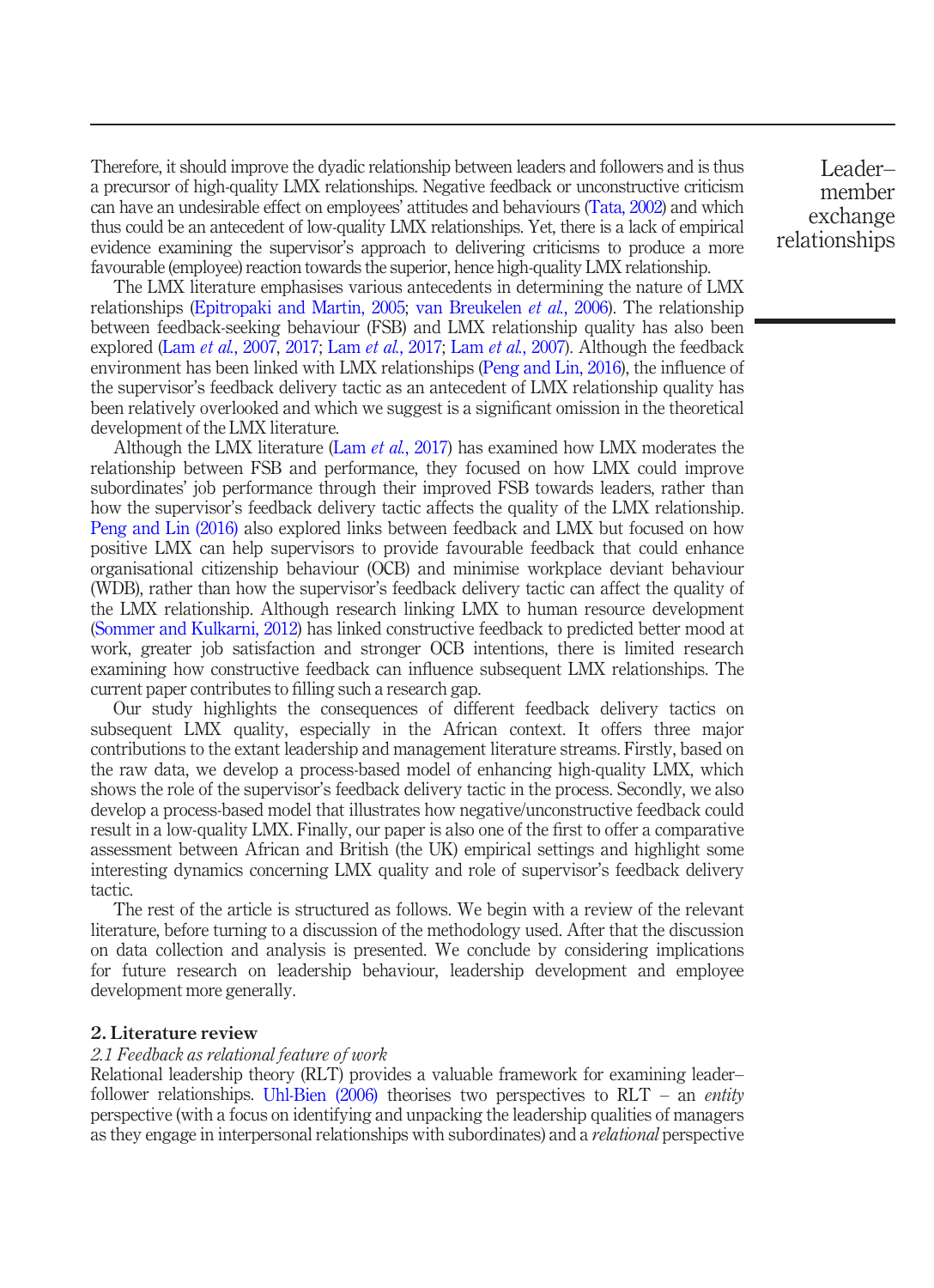(which explores leadership as a *social construction process* that produces particular outcome) – to help our understanding of the theory. She suggests two main lines of inquiry – how do relational dynamics contribute to structuring LMX relationships, and how are leadership relationships produced? Drawing upon RLT, the present study examines how the supervisors' approach to delivering feedback can influence subsequent LMX relationships.

Furthermore, relational mechanisms are also crucial in understanding how individuals' perceptions of their role performance can result in thought processes that influence connections to work, colleagues and supervisors [\(Grant and Parker, 2009](#page-22-2); [Kahn and Heaphy,](#page-22-3) [2014](#page-22-3)). Relational mechanisms emphasise how relational characteristics (e.g. mutual trust, relational features of work and relational commitment) can affect dyadic partners' behaviour and organisational effectiveness (Lavie et al.[, 2012](#page-23-4)). Performance feedback is a relational feature of work, and how subordinates perceive supervisory feedback reflects both the degree of satisfaction with role performance and connections to work and colleagues and how the two members of a dyad are affiliated. Studies on the relational environment have found employees' perception of a supportive and trusting managerial environment enabling interpersonal relationships ([Kahn and Heaphy, 2014;](#page-22-3) [Newman](#page-24-3) *et al.*, 2015), which helps define manager–subordinate affiliation. Positive feedback confirms that a subordinate's actions are acceptable to the supervisor, thus fostering a positive experience and minimising emotional exhaustion for an individual [\(Grant, 2007\)](#page-22-4). It further leads to a high-quality LMX relationship. Subordinates can perceive negative feedback as either highly valuable and relatively unthreatening to their self-concept or as valuable but also highly threatening [\(Zingoni and Byron, 2017\)](#page-26-2). Negative feedback is also perceived as a sign of a strained relationship with their supervisors [\(Dulebohn](#page-21-4) et al., 2012; [Holmvall](#page-22-5) et al., 2019) and thus can be a precursor of low-quality LMX relationship. This paper builds upon these studies and proposes that employees' perception of positive feedback and constructive criticism indicates the level of prosocial influence they feel they have on their supervisor [\(Grant](#page-22-4), [2007,](#page-22-6) [2008](#page-22-6)) and will also positively influence subsequent LMX relationships.

#### 2.2 Theorising performance feedback

In the context of the LMX relationship, feedback can be seen as valuable information provided by leaders to their followers, or sought by followers from their leaders, to identify whether and how well followers are meeting their performance targets and with a view to facilitating improved follower performance (Chun *et al.*[, 2018](#page-20-3)). This definition stresses the importance of constructive criticism as a performance improvement technique. The use of feedback as a performance improvement technique is also well-established in the human resources management (HRM) literature [\(Pichler](#page-24-4) et al., 2020), but the application of feedback is sometimes flawed, resulting in subjective and unreliable outcomes [\(Hensel](#page-22-7) *et al.*, 2010). The use of performance feedback has been examined widely, and recent studies have linked effective feedback to improvements in care quality in nursing homes [\(Hoben](#page-22-8) et al., 2017), computer-based training simulation ([Kim, 2018\)](#page-23-5), basic cognitive tasks ([Moret-Tatay](#page-24-5) *et al.*, [2016](#page-24-5)) and favourable appraisal reaction ([Pichler](#page-24-4) *et al.*, 2020). Nevertheless, despite continued growth in the performance feedback literature, we lack consensus on what techniques are crucial for achieving effective feedback ([Pichler](#page-24-4) et al., 2020; [Johnson, 2013\)](#page-22-9) or how feedback influences the behavioural change of followers ([Bechtel](#page-20-4) et al., 2015; [Johnson, 2013\)](#page-22-9). While feedback has been linked to performance improvement [\(Porta and Last, 2018\)](#page-24-6), empirical studies have produced contradictory findings. [Jawahar \(2010\)](#page-22-10) argued that performance is influenced by reactions to feedback – not feedback *per se* – and called for organisations to design effective appraisal systems while training their managers on how to conduct effective feedback discussions. The current study has the potential to inform organisational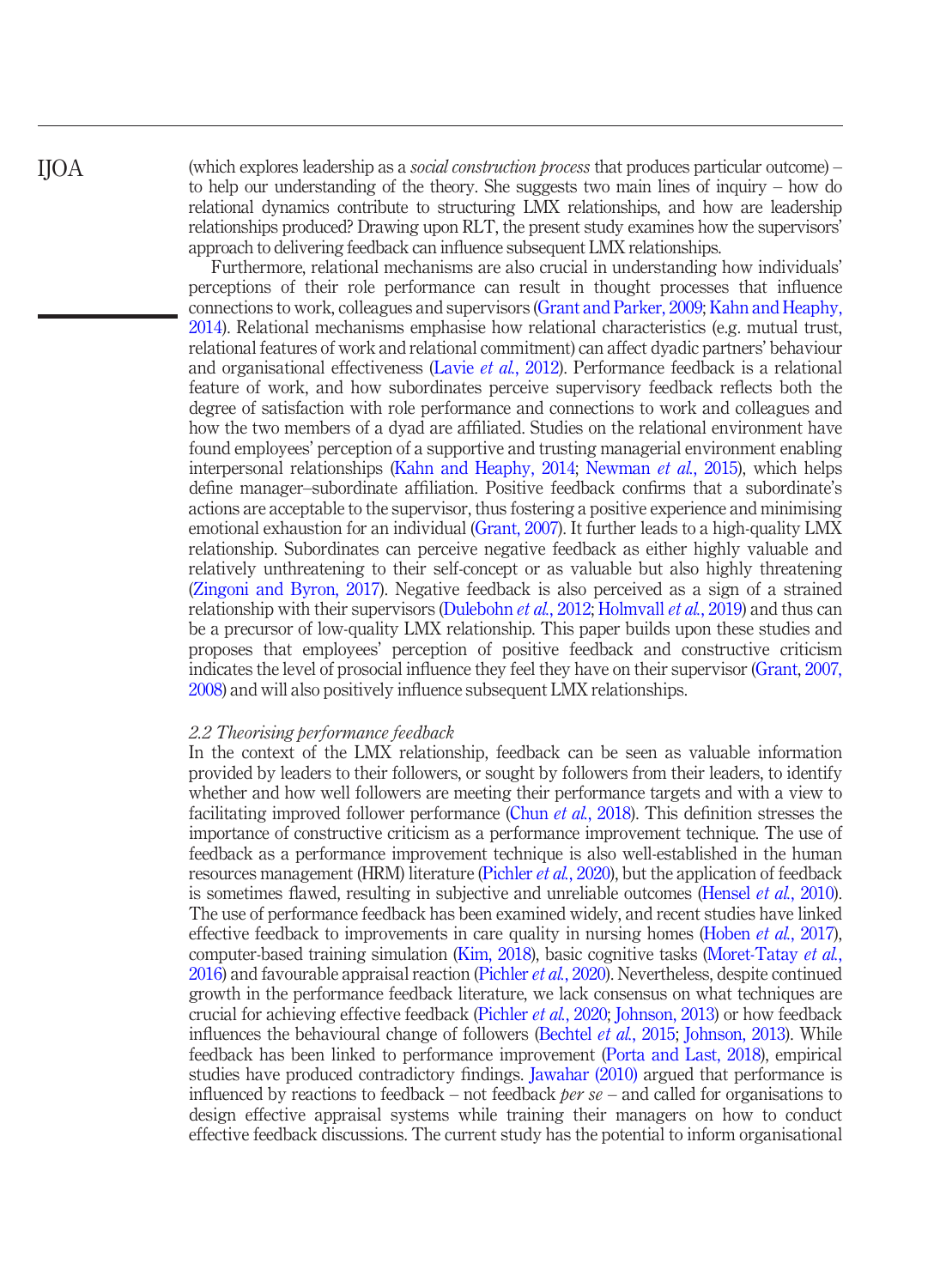interventions aimed at training their managers on how to conduct effective feedback discussions.

2.3 Linking performance feedback to leader–member exchange relationships quality

A fundamental tenet of LMX theory is that leadership effectiveness is dependent on the quality of interaction between the dyadic partners. Studies ([Burns and Otte, 1999\)](#page-20-5) have found a heterogeneity of dyadic relationships. Due to leaders' limited power, choices and decision-making time, they tend to focus their attention and interactions on those subordinates whose roles are likely to maximise the team's goals. Earlier work in LMX theory posited that supervisors effectively categorise their subordinates into two clusters – in-groups and out-groups – based on their degree of closeness with them  $(Lam et al., 2017;$  $(Lam et al., 2017;$  $(Lam et al., 2017;$ Liden et al.[, 2006](#page-23-6); [Nishii and Mayer, 2009\)](#page-24-7). While in-group members have higher-LMX relationships, they are expected in return to exercise higher discretionary efforts to perform above what is required [\(Brouer and Harris, 2007\)](#page-20-6). The burden of these higher expectations is buffered by greater support and feedback opportunities [\(Dulebohn](#page-21-4) et al., 2012), mutual trust, respect, liking and greater attention from the leader (Lam, et al.[, 2017;](#page-23-3) Liden et al.[, 2006\)](#page-23-6), reflecting high-quality LMX relationship ([McNatt and Judge, 2004;](#page-24-8) [Wayne](#page-26-3) *et al.*, 1997). A leader's relationship with in-group members increasingly engenders feelings of social exchange, mutual obligation and reciprocity ([Chang and Cheng, 2018](#page-20-7); [Liden](#page-23-7) et al., 1997), and hence, a high-quality LMX relationship is established. Conversely, [Blau \(1964\)](#page-20-8) suggested the relationship between a leader and *out-group* members is a mere economic exchange relationship, based strictly on adherence to formal rules, employment contracts and performance-related pay – hence a low-quality LMX relationship. More recent work suggests that rather than treating subordinates as a group, leaders form and maintain a separate dyadic relationship between themselves and each subordinate (Lam *et al.*[, 2017](#page-23-3); Liden *et al.*[, 2006;](#page-23-6) [Nishii and Mayer, 2009](#page-24-7)), with variation between dyads in terms of the levels of interactions which prevail [\(Dulebohn](#page-21-4) et al., 2012).

While leadership quality is found to be central in determining LMX quality, the influence of followers in the process must not be ignored [\(Lapierre](#page-23-8) *et al.*, 2006; [Martin](#page-24-9) *et al.*, 2005). Leader characteristics and behaviours directly influence follower attitudes and behaviours and vice versa ([Dulebohn](#page-21-4) *et al.*, 2012; [Holmvall](#page-22-5) *et al.*, 2019), as both members of a dyad form opinions about their dyadic partner, which in turn influences individual feedback on each other ([Engle and Lord, 1997;](#page-21-5) [Lord and Maher, 1999\)](#page-24-10). The mutual evaluations of dyadic partners are found to be an antecedent of LMX quality [\(Snodgrass](#page-25-9) et al., 1998; [Maslyn and](#page-24-11) [Uhl-Bien, 2001;](#page-24-11) Sin *et al.*[, 2009](#page-25-10)). Feedback would logically capture many of these evaluations, but there is a lack of empirical studies that examine how a supervisor's approach to feedback delivery can influence subsequent LMX quality ([Wayne](#page-26-3) et al., 1997). Although researchers have extensively examined the role of feedback within HRM, until recently, studies mainly focussed on feedback techniques [\(Hensel](#page-22-7) et al., 2010), frequencies ([Pichler](#page-24-4) et al.[, 2020\)](#page-24-4) and targeted performance [\(Ammons, 1956;](#page-19-2) [Jordan and Audia, 2012](#page-22-11)), ignoring how feedback can influence the quality of LMX ([Van Breukelen](#page-25-6) *et al.*, 2006). Earlier feedback studies focussed mainly on feedback received following formal performance appraisals (Lam et al.[, 2017\)](#page-23-3), but the feedback environment has been redefined to incorporate related aspects of daily manager–subordinate and employee–employee relationships and organisational commitment [\(Peng and Lin, 2016](#page-24-2)). There have been renewed attempts to link feedback to outcome variables of value to the organisation, such as OCB (Han *et al.*[, 2018](#page-22-12); [Norris-Watts and Levy, 2004;](#page-24-12) [Rosen](#page-25-11) et al., 2006; [Whitaker](#page-26-4) et al., 2007).

Given the benefits attributed to the development of high-quality LMX (Lee *et al.*[, 2019](#page-23-9); Tse et al.[, 2008](#page-25-12)), it is surprising how the supervisor's feedback delivery tactic can influence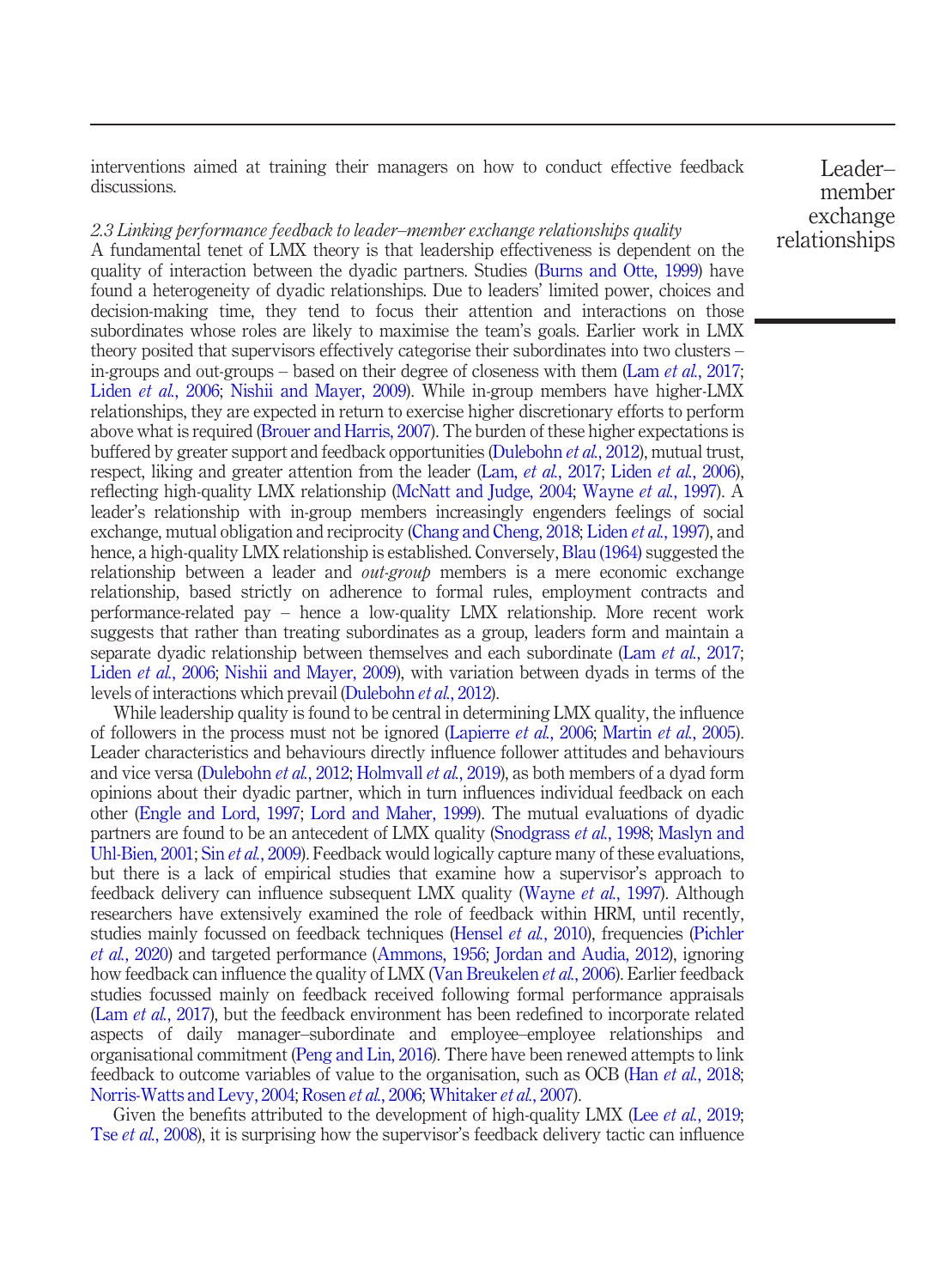the relationship between leaders and followers lacks the desired attention. One of the few relevant studies was undertaken by [Seifert and Yulk \(2010\),](#page-25-13) who examined how feedback influences supermarket managers' behaviour changes, based on a small-scale study in a regional grocery store chain in the Northeastern United States. They call for further research, including multi-site case studies, and the present paper responds to this call.

#### 2.4 Feedback environment, feedback culture and leader–member exchange

To define and conceptualise the feedback environment, [Steelman](#page-25-14) *et al.* (2004) have developed the feedback environment scale, which consists of the following dimensions for measuring the effectiveness of the feedback environment. Firstly, the recipients must be convinced that the source is credible and knowledgeable about the feedback topic. Secondly, the quality of the feedback received must be high and delivered thoughtfully. Thirdly, there must be a blend of positive and negative feedback when necessary. Then, the source must be available and ready for consultations and conversations regarding the feedback on a regular basis. The source must also be actively promoting and encouraging feedback seeking. The scholars have also stressed the influence of a supportive supervisory environment on recipients' perception of the feedback received [\(Rosen](#page-25-11) *et al.*, 2006) in fostering a positive behavioural change in the feedback recipients ([Parker and Collins, 2010\)](#page-24-13).

Although the feedback environment is still a relatively new concept ([Dahling and](#page-21-6) O'[Malley, 2011](#page-21-6)), earlier studies on feedback culture – "the environment in which the feedback is sought and received" (Levy *et al.*[, 1995:](#page-23-10) 24) – link positive feedback culture to high-quality LMX relationship. Consequently, leaders are encouraged to create a feedback culture where new and useful information that fosters rapid performance improvement is delivered (Lam *et al.*[, 2017\)](#page-23-3). The feedback literature also examines the role of leadership in setting goals, maintaining good working relationships ([Bass, 2008\)](#page-20-9) and providing timely and appropriate feedback ([Ashford](#page-19-3) et al., 2016). Linked to formal performance appraisal [\(Ashford and Cummings, 1983\)](#page-19-4), timely feedback shows subordinates how well they are meeting their performance targets [\(Geister](#page-21-7) et al., 2006). Although failure to deliver feedback in a timely fashion could represent a missed opportunity for performance improvement [\(Mahsood](#page-24-14) *et al.*, 2018), subordinates still face difficulty in receiving feedback in a timely fashion ([Anseel](#page-19-5) *et al.*, 2015). This highlights the need for more studies examining how the feedback environment can be (re)designed to influence performance improvement, subordinate's perception of the feedback received and thus a high-quality LMX relationship.

As the original theorising on LMX emphasises a dyadic relationship that is built on mutual trust, respect and liking between the dyadic partners [\(Graen and Uhl-Bien, 1995\)](#page-22-13), recent research (Chun et al.[, 2018](#page-20-3)) links LMX quality to subordinates' evaluation of leader effectiveness, based on feedback received. Similarly, a positive relationship and favourable perceptions (by the followers) enhance leaders' performance evaluations and reputations within the organisation ([Bass, 2008\)](#page-20-9). Yet, there is a paucity of research examining whether this is a sign that a leader is actual fulfilling their part of the mutual obligation [\(Wilson](#page-26-5) *et al.*, [2010](#page-26-5)) or is the leader using impression management to take advantage of a high-quality LMX relationship [\(Wayne and Green, 1993](#page-26-6)). The literature linking feedback environment with LMX quality [\(Peng and Lin, 2016\)](#page-24-2) also links a reduced WDB and increased followers' positive expression of OCB to high-quality LMX. In particular, when a leader and a follower form a good relationship, the leader would likely provide favourable feedback that may result in more OCBs and less WDBs (ibid). Research also links a follower's decision whether to seek feedback (or not) from a leader to the leader's credibility (Chun *et al.*[, 2014](#page-21-1)). This is due to the daily effects of shame on employee well-being and performance [\(Daniels and Robinson, 2019](#page-21-8)), owing to negative feedback received from abusive supervisors (Shen et al.[, 2019;](#page-25-15) Xing et al.[, 2021\)](#page-26-7). The

IJOA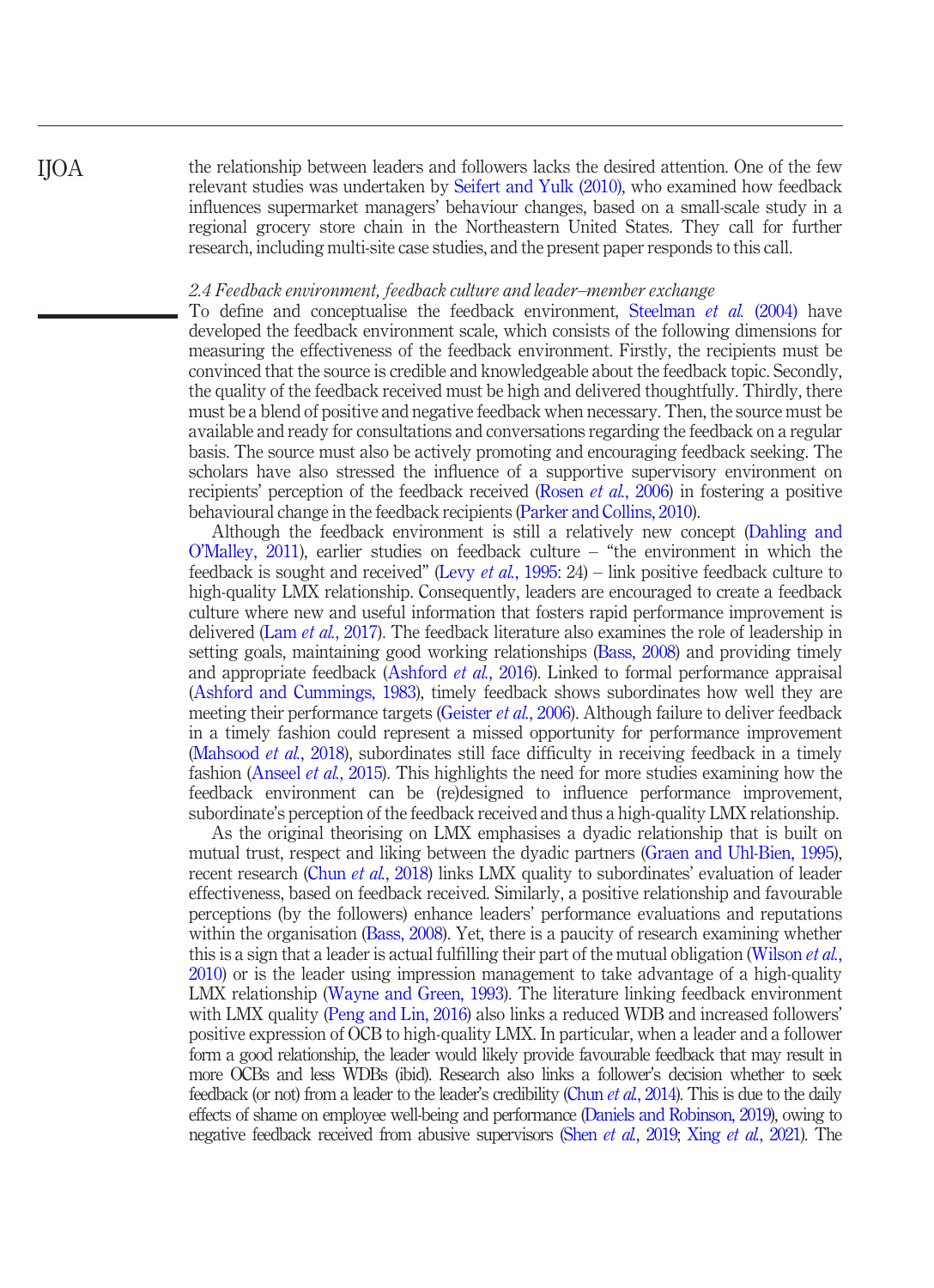negative effects of such an organisational shame [\(Daniels and Robinson, 2019](#page-21-8)) on employee commitment [\(Audenaert](#page-19-6) et al., 2021), FSB and LMX quality (Auh et al.[, 2019](#page-19-7); [Audenaert](#page-19-6) et al., 2021) have been emphasised.

Leader– member exchange relationships

2.5 Linking feedback-seeking behaviours to leader–member exchange: role of leadership Given the wide range of benefits of feedback – survival, adaptation and performance improvement – subordinates are strongly encouraged to seek actively, instead of wait for, feedback (Qian et al.[, 2017](#page-25-16)). Yet, there is still a lack of consensus on the factors that influence FSB. Although feedback seekers' personal characteristics and other contextual factors are argued as antecedents of FSB [\(Anseel](#page-19-5) et al., 2015), given the crucial role of a leader in individual followers' lives (Chen *et al.*[, 2015\)](#page-20-10), recent studies have been examining the role of leadership in employees' feedback seeking (Qian et al.[, 2012,](#page-24-15) [2016a,](#page-25-2) [2016b](#page-25-3); [Anseel](#page-19-5) et al., 2015; [Dahling](#page-21-9) *et al.*, 2015). In particular, the positive influence of the transformational [\(Anseel](#page-19-5) et al.[, 2015;](#page-19-5) [Fenwick](#page-21-10) et al., 2019), transactional ([Ng and Feldman, 2014\)](#page-24-16), authentic [\(Qian](#page-24-15) et al., [2012\)](#page-24-15) and ethical leadership (Qian *et al.*[, 2017](#page-25-16)) on both the feedback climate as a whole and on subordinates FSB have been examined. For instance, linked to the social exchange theory, as the ethical role models (Qian *et al.*[, 2017\)](#page-25-16), the ethical leadership style can influence subordinates FSB, as receipt of ethical treatment can inspire a feeling that a follower is trusted by their leaders and thus can trigger FSB. Furthermore, a perception of integrity, trustworthiness, safety and fairness (Qian *et al.*[, 2017\)](#page-25-16) indicates a high-quality LMX relationship. Therefore, the follower is more likely to reciprocate such a favourable treatment ([Brown and Treviño, 2006](#page-20-11); [Brown](#page-20-12) et al., 2005), which they do through improved performance ([Walumbwa](#page-26-8) et al., 2011a, 2011b) and enhanced FSB (ibid). Given such influence of the ethical leadership on FSB (Qian *et al.*[, 2017](#page-25-16)), there are calls for more research that examine the influence of other contextual factors (including feedback delivery tactics) on feedback quality (Eisenbeiss and van Knippenberg, 2015) and subsequent LMX quality. Our study responds to such calls.

Due to the motivation to attain the desired outcome ([Ashford, 1986\)](#page-19-8), recent research [\(Lam](#page-23-3) et al.[, 2017](#page-23-3)) has found that subordinates now go beyond formal organisational channels to seek feedback through various informal sources. Earlier research [\(Aarons, 2006](#page-19-9); [Aarons](#page-19-10) et al., 2012) also examined how a supervisor's leadership behaviour can influence followers' attitudes towards feedback seeking. Through a supportive supervisory relationship (Lam *et al.*[, 2017\)](#page-23-3), supervisors can encourage employees to be self-regulatory ([Ashford and Tsui, 1991\)](#page-19-11) and proactive in seeking useful and valuable feedback [\(Parker and Collins, 2010](#page-24-13)), which can make the difference in individual and group performance. In particular, transformational leaders inspire followers' pursuit of a particular course of action (Bass et al.[, 2003\)](#page-20-13), including feedback seeking. Nevertheless, the charismatic appeal of transformational leaders also lures followers to interaction, which is key in nurturing higher quality LMX [\(Wang](#page-26-9) *et al.*, 2005). Although the LMX theorising view leadership as key in influencing followers' perceptions about feedback quality ([Ashford,](#page-19-3) *et al.*, 2016), there is a lack of empirical evidence examining whether various feedback delivery tactics can make a difference in how followers perceive the quality of feedback received and which these authors argue is a significant omission in the theoretical development of the feedback literature.

Although research links FSB to performance improvement [\(Fenwick](#page-21-10) et al., 2019), successful change implementation [\(Douglas](#page-21-11) *et al.*, 2016) and follower loyalty ([Bearman](#page-20-14) *et al.*, [2017\)](#page-20-14), individual attitudes towards feedback may vary [\(Fenwick](#page-21-10) et al., 2019), which highlights the need for supervisors to influence individual followers' willingness to seek out and apply feedback ([Anseel](#page-19-5) *et al.*, 2015; [Ashford,](#page-19-3) *et al.*, 2016). Yet, employees may sometimes not know the appropriate sources of feedback. Although the feedback literature views the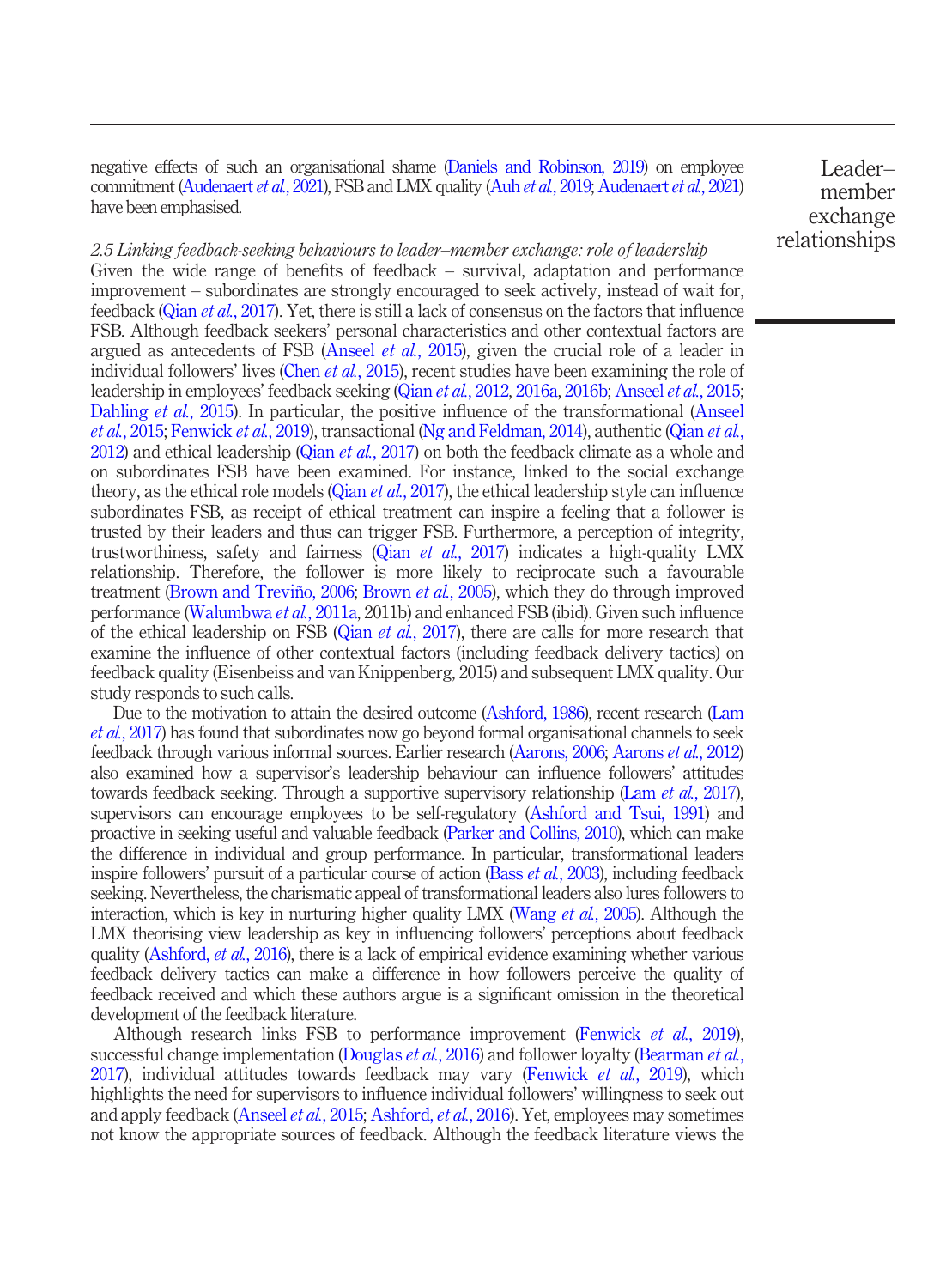IJOA

leader and co-workers as the two primary sources of feedback ([Morrison, 1993;](#page-24-1) [Williams et al](#page-26-10)., [1999\)](#page-26-10), due to their key influence in the organisational control system [\(Green](#page-22-14) *et al.*, 1986), leaders, are, evidently, the more significant source [\(Greller, 1992](#page-22-15); Lam et al.[, 2013](#page-23-11); [Larson, 1989\)](#page-23-12). Recent research (Lam *et al.*[, 2017](#page-23-3)) also links supportive supervisory relationships, FSB, feedback quality, improved job performance and LMX. Yet, followers also pay attention to how leaders differentiate between followers through varying levels of communication and feedback quality [\(Lau and Liden, 2008](#page-23-13)). The LMX literature also recognises such differentiated relationships with followers ([Graen and Uhl-Bien, 1995;](#page-22-13) [Liden](#page-23-6) et al., 2006; [Nishii and Mayer, 2009;](#page-24-7) [Sparrowe](#page-25-17) [and Liden, 1997\)](#page-25-17), through the varying degree of leader support and feedback (Lam *et al.*[, 2017\)](#page-23-3). This links to varying qualities of employee performance and LMX relationship within each group. Despite these theorising linking leadership, feedback and LMX quality, there has been a renewed call for more research that examines how various leadership dimensions and LMX complement and influence each other (Boer *et al.*[, 2016;](#page-20-1) [Carter](#page-20-2) *et al.*, 2013). By examining how leaders' varying feedback delivery tactics can influence subsequent LMX quality, this study responds to these calls.

#### 3. Research methodology

The present study gathered data from the store managers of supermarkets in Nigeria, South Africa and the UK. Feedback is seen as central to performance in this sector, with the Supermarket Experience Study (Retail Feedback Group, 2015) attributing the high level of customer satisfaction in supermarkets (an average of 4.44 out of 5.0) to several retailing fundamentals, but especially effective feedback ([Food and Beverage Close-Up, 2015](#page-21-12)).

The methodology adopted is qualitative. Standard criteria for evaluating the validity and reliability of qualitative research include dependability, confirmability, credibility and transferability ([Gibbert and Ruigrok, 2010;](#page-22-16) [Lee, 1999](#page-23-14); [Lincoln and Guba, 1985\)](#page-23-15), all of which require researchers to provide a comprehensive analysis of the concrete research actions undertaken ([Gibbert and Ruigrok, 2010\)](#page-22-16). In this section, we detail the research activities performed in the processes of the data collection and analysis, demonstrating the standard of rigour involved and thus the validity and reliability of this study [\(Creswell, 2007](#page-21-13); [Gioia](#page-22-17) et al.[, 2012](#page-22-17); O'[Reilly](#page-24-17) et al., 2012).

With a well-defined target group of participants (in this case, store managers at the top supermarkets in Nigeria, South Africa and the UK), purposive sampling is the recommended approach ([Wong, 2008\)](#page-26-11). We chose only supermarkets recognised as among the top performers in their respective countries, thus ensuring they were highly competitive and of international standard. In a similar manner, we developed criteria to guide the selection of the store managers. Based on each supermarket's managerial hierarchy, we selected managers whose role was clearly a store manager who receives feedback from the senior/top management. Data were gathered through interviews with 40 store managers from top supermarkets in Nigeria, South Africa and the UK. The authors believed it is important that the supermarkets are drawn from three different countries to help ascertain whether different objectives, staffing compositions, feedback processes and operational strategies would show variance in the supervisors' feedback delivery tactic and/or the participants' perception of feedback received. The interview participants were as follows:

- Nigeria, 14 participants across eight stores, all from different chains;
- South Africa, 16 participants across three stores, all from the largest chain in the country; and
- UK, ten participants across nine stores, drawn from the UK's four biggest chains.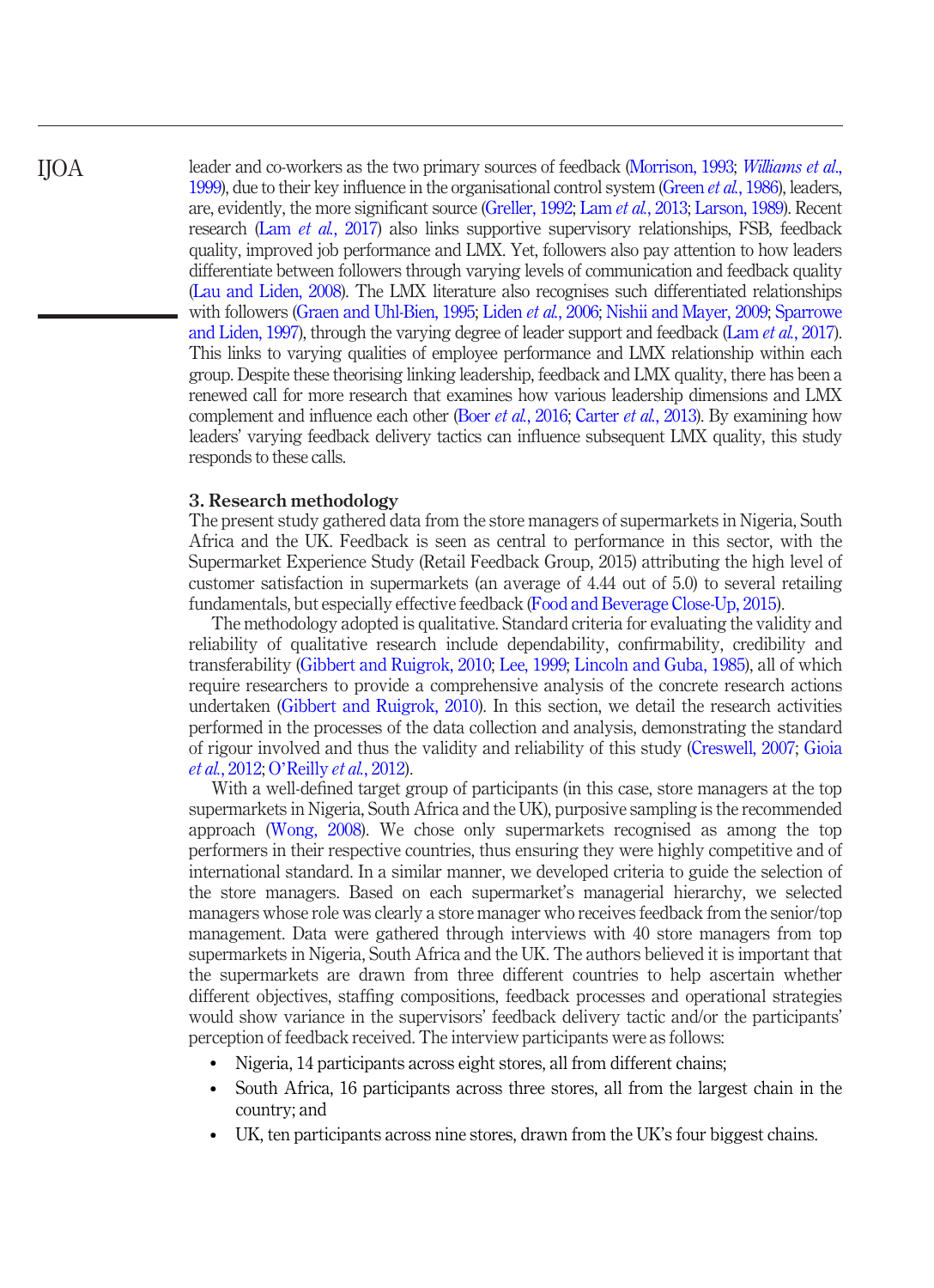All the Nigerian participants were drawn from Lagos State, the country's commercial nerve centre. The South African participants were drawn from three different stores, while all the British participants were drawn from North East England. The British supermarkets have been chosen due to their colonial legacies ([Barnes-Dabban](#page-19-12) et al., 2017), as the British system of education has been the driving force for the socio-economic development of many African states [\(Archibong, 2019](#page-19-13)). Consequently, understanding and advancing leadership practice in African supermarkets requires following trends and significant developments in their British counterparts.[Table 1](#page-8-0) below provides more detailed profile of the respondents.

Leader– member exchange relationships

#### 3.1 Data collection

We used semi-structured interviews with a set of guided questions, follow-up questions and multiple probes. This approach helps to ascertain individuals' experience in detail [\(McConville](#page-24-18) *et al.*, 2018), which allowed us to explore in greater depth how the quality of LMX relationship links to supervisor's feedback delivery tactic. The interviews were structured around the following themes: organisations' strategic priorities on feedback, feedback and organisational performance, feedback as a relational mechanism, feedback and LMX quality and finally the participant's own feedback preference. In line with [Liu and](#page-23-16) [Rong \(2015\),](#page-23-16) we allowed each participant to elaborate on their views on any feedback received, including how it was delivered. The focus of the conversations was therefore:

- whether the participants receive feedback;
- the type received;
- the frequency;
- how the feedback influence their subsequent job performance;
- whether the feedback has influenced the interpersonal relationship between members of the organisation;

<span id="page-8-0"></span>

| S/N of supermarkets | Location                  | No. of managers interviewed | Ownership structure |                       |
|---------------------|---------------------------|-----------------------------|---------------------|-----------------------|
|                     | Lagos, Nigeria            |                             | Nigerian            |                       |
| 2                   | Lagos, Nigeria            | 3                           | Nigerian            |                       |
| 3                   | Lagos, Nigeria            |                             | Nigerian            |                       |
| 4                   | Lagos, Nigeria            | 3                           | Nigerian            |                       |
| 5                   | Lagos, Nigeria            |                             | Nigerian            |                       |
| 6                   | Lagos, Nigeria            | 3                           | Nigerian            |                       |
|                     | Lagos, Nigeria            |                             | Nigerian            |                       |
| 8                   | Lagos, Nigeria            |                             | Nigerian            |                       |
| 9                   | Brackenfell, South Africa | 4                           | South African       |                       |
| 10                  | Brackenfell, South Africa | 5                           | South African       |                       |
| 11                  | Brackenfell, South Africa |                             | South African       |                       |
| 12                  | Teesside, UK              |                             | <b>British</b>      |                       |
| 13                  | Teesside, UK              |                             | <b>British</b>      |                       |
| 14                  | Teesside, UK              |                             | <b>British</b>      |                       |
| 15                  | Teesside, UK              |                             | <b>British</b>      |                       |
| 16                  | Teesside, UK              |                             | <b>British</b>      |                       |
| 17                  | Teesside, UK              |                             | <b>British</b>      |                       |
| 18                  | Teesside, UK              |                             | <b>British</b>      |                       |
| 19                  | Teesside, UK              |                             | <b>British</b>      |                       |
| 20                  | Teesside, UK              | $\overline{2}$              | <b>British</b>      | Table 1.              |
| Total               |                           | 40                          |                     | Participants' details |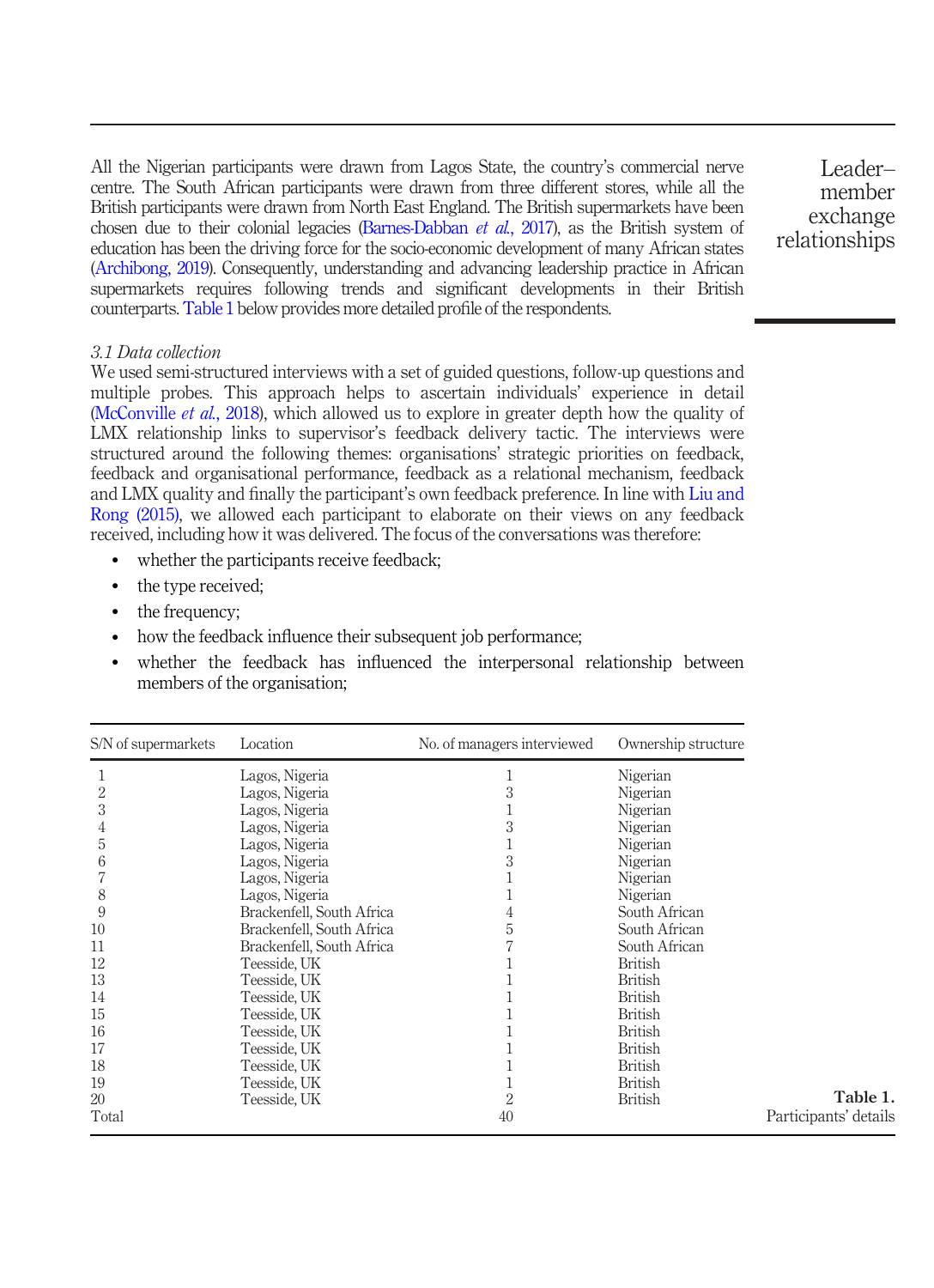- any useful information on the feedback environment; and
- to provide any information that could help the researchers determine if the supervisor's feedback delivery tactic has influenced subsequent LMX relationships.

The raw data was collected during store visits which took place between the months of September 2014 and June 2015. Interviews lasted for an average of 2 h and 20 min. [Table 2](#page-9-0) below illustrates the data collection and data analysis process.

3.1.1 Rationale for timeline for the interview. Although the data was collected in 2015, it is still valid. Based on [Romaniuk](#page-25-18) *et al.*'s  $(2012)$  argument that a 45-year-old empirical generalisation can still be useful if the authors draw on a few new data sets to test the validity of such previous findings, we attempted to collect more recent empirical data from the three countries. Unfortunately, our participants in Africa agreed to participate only in face-to-face interviews and which has not been possible this time due to COVID-19 restrictions. However, unlike [Romaniuk](#page-25-18) *et al.*'s (2012) study, our empirical data was only collected in 2015. So, to enhance both the validity and reliability of our data set, the current paper has been strongly supported by up-to-date literature and current research in the field.

#### 3.2 Data analysis: procedures and steps adopted

The data analysis draws from both Alo'[s \(2020\)](#page-19-14) and [Braun and Clarke](#page-20-15)'s (2006) suggestions on the six-stage process of the thematic data analysis.

3.2.1 Data familiarisation. We commenced the data analysis process by first listening to the recorded audio interviews several times, until we became familiar with the raw data. This was followed by data transcription from recorded audio files into written files. We crosschecked all the written text against the audio interview data to ensure accuracy to ensure a thorough transcription of data. While no significant differences were found for ease of display [\(Alo, 2020](#page-19-14)), a few amendments (of the interview quotes) were made.

3.2.2 Generating initial codes. With all the interview data transcribed at this stage, we began to code the interview transcripts. To enhance their validity, the coding involved segmenting the transcribed data (based on their similarities in meaning) into various units

<span id="page-9-0"></span>

|                     | Case study steps | Activities                                                                                                                                                                                     |  |  |  |  |
|---------------------|------------------|------------------------------------------------------------------------------------------------------------------------------------------------------------------------------------------------|--|--|--|--|
|                     | Step 1           | Establish the focus and scope of the research                                                                                                                                                  |  |  |  |  |
|                     | Step 2           | Develop the research questions                                                                                                                                                                 |  |  |  |  |
|                     | Step 3           | Decide the individual supermarkets to include in the "multi-site"<br>case studies"                                                                                                             |  |  |  |  |
|                     | Step 4           | Decide the appropriate research instruments and protocols, e.g.<br>the appropriate qualitative data gathering techniques, in this case,<br>the semi-structured interviews                      |  |  |  |  |
|                     | Step 5           | Determine the "suitable" participants: a vertical and horizontal<br>slice of the case studies to establish whether each prospective<br>participant is a store manager and not an owner manager |  |  |  |  |
|                     | Step 6           | Data collection period – UK Supermarkets<br>(September 2014 – December 2014)                                                                                                                   |  |  |  |  |
|                     | Step 7           | Data collection period – Nigerian Supermarkets<br>(January 2015 – March 2015)                                                                                                                  |  |  |  |  |
| Table 2.            | Step 8           | Data collection period – South African Supermarkets<br>(March 2015 – June 2015)                                                                                                                |  |  |  |  |
| Data collection and | Step 9           | Data analysis commences (see below for the steps involved)                                                                                                                                     |  |  |  |  |
| analysis process    | Step 10          | Dissemination: report and article development                                                                                                                                                  |  |  |  |  |

## IJOA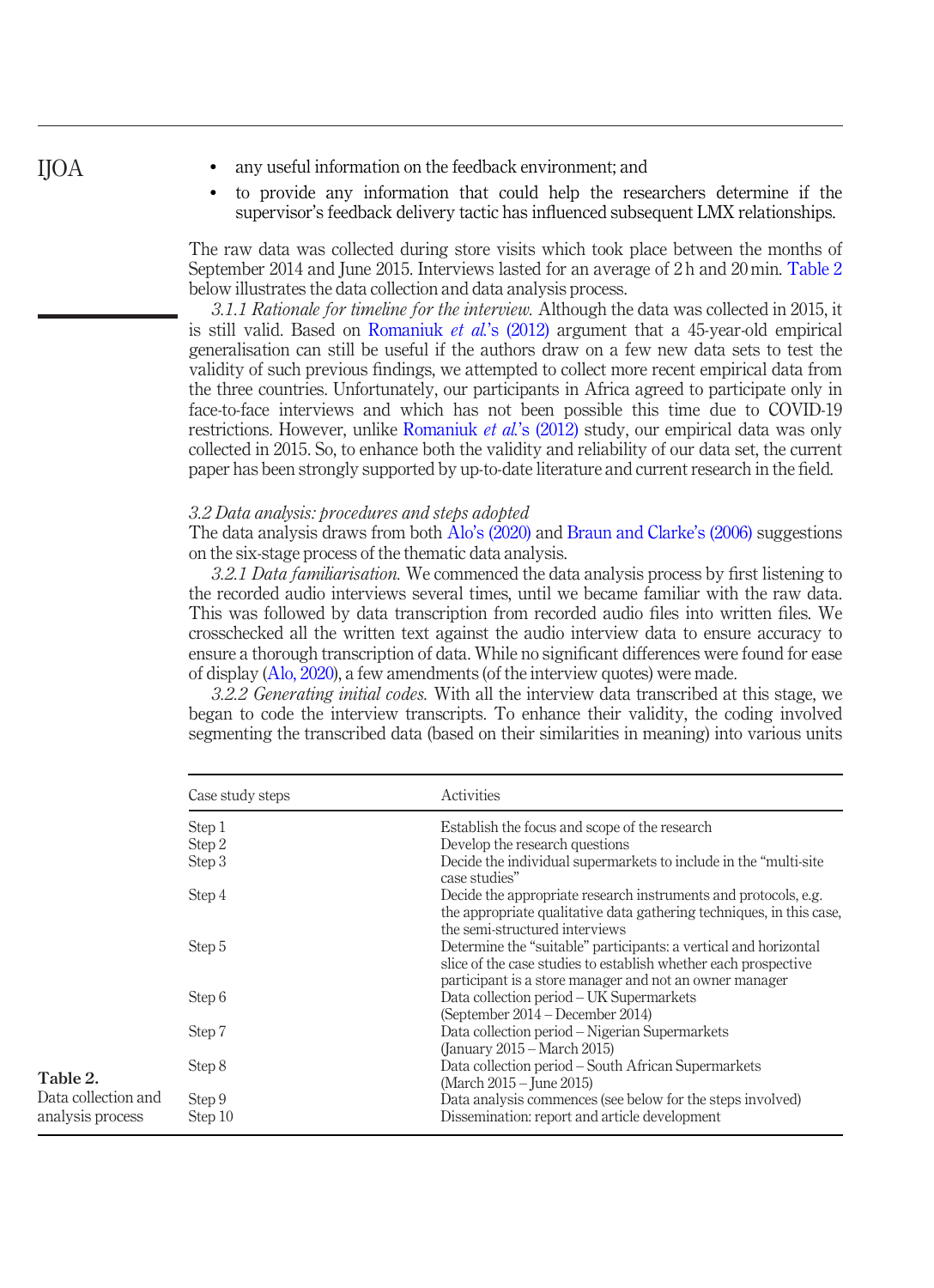of more meaningful texts. However, the process of coding the data was an iterative one, continuing until adequate distinguishing categories emerged between the various data groups ([Eisenhardt, 1989\)](#page-21-14). This thorough coding process has helped us align the related raw interview data with their corresponding themes during data analysis and has thus helped enhance the validity of the study. Although we coded each group/subgroup of data separately, a small number of mix-ups still emerged. This required that we revisited the raw interview data on a few occasions, to modify and recode the data, before realigning them with their corresponding content themes.

3.2.3 Searching for themes. The third stage of our data analysis process involved creating a more understandable expression of the data sets. Based on corresponding theories, the key issues addressed in this study and the similarities in meanings of our data sets [\(Alo, 2020\)](#page-19-14), we, therefore, identified four distinctive statements (the main themes) to show how the supervisors' feedback delivery tactic influence the LMX relationship quality. To enhance validity, these themes and their corresponding units of texts required scrutiny [\(Alo, 2020](#page-19-14)). At this stage, we, therefore, needed to use the services of a team of experienced qualitative researchers to vet the data analysis process.

3.2.4 Reviewing the themes. Therefore, the fourth stage involved using the expertise of a team of three well-experienced qualitative researchers to perform expert checks. These three well-trained qualitative researchers acted as both critical friends [\(Kember](#page-23-17) et al., 1997) and research auditors [\(Filho and Rettig, 2016](#page-21-15)) and who provided us constructive feedback following each peer debriefing meetings we had. In a handful of cases, we had to recode and regroup a few data units, until consensus was reached between us and our three critical friends.

3.2.5 Re-definition and re-naming of themes. Following a range of scrutiny (by our three critical friends), they recommended that we regroup, redefine and clarify some of our themes. So, the fifth step in our data analysis process involved redefining and renaming the themes. This stage in the data analysis process has helped us maximise the themes [\(Alo,](#page-19-14) [2020\)](#page-19-14), thus enhancing the study's validity. It also helps the readers understand the significant relationships among the various constructs in our study.

3.2.6 Report writing. An exhaustive report writing is key to a thorough interpretation and clarification of the link between the data and the corresponding literature. With our conscientious report writing effort, we further clarified the connections between the interview responses and the feedback and LMX literatures. [Liu and Rong \(2015\)](#page-23-16) also recommend ensuring an extensive comparison and connection between the findings and the dominant theory. This involved repeatedly moving forward and backwards within the empirical data and the literature to facilitate a thorough analysis of the data and a strong connection between the results and the dominant theories. This has helped to enhance both the validity and reliability of our findings. Our painstaking report writing effort has also helped us produce a relevant discussion section and an insightful contribution of this research study.

#### 4. Findings

Before considering, what the data shows about the relationship between supervisor's feedback delivery tactic and LMX, we will briefly highlight some of the observable patterns in when feedback is given. In terms of feedback frequency, there was a pronounced difference between countries in how often store managers received feedback – daily in Nigeria, weekly in South Africa and quarterly in the UK (the latter often linked to the quarterly review). It is interesting to consider which frequency is preferable and whether cultural differences influence this. Although some studies suggest feedback should be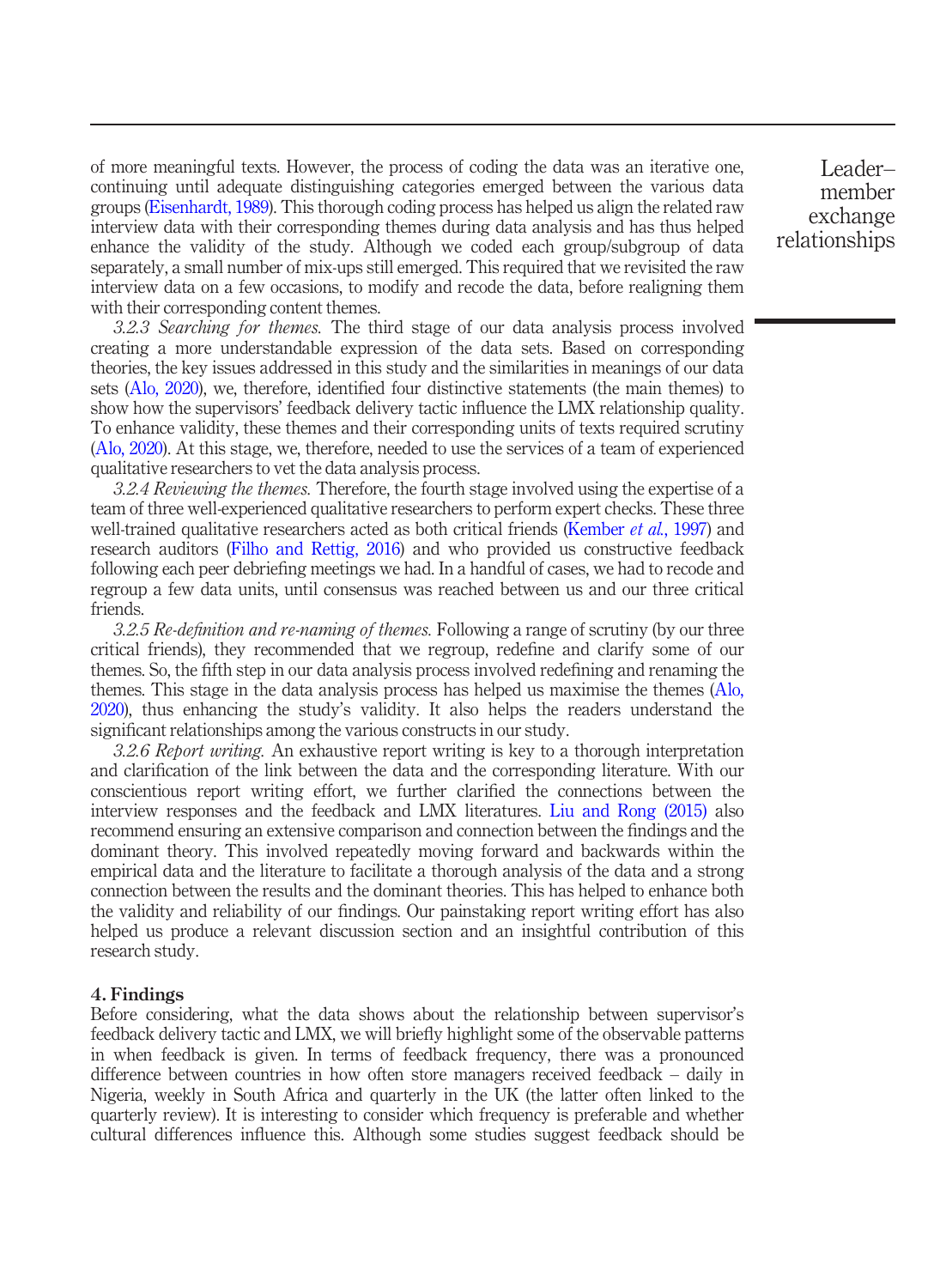provided as soon as possible following any outcome that warrants feedback ([Jawahar, 2010\)](#page-22-10), other studies suggest professionals achieve the best outcomes when they receive detailed but infrequent feedback [\(Casa-Arce](#page-20-16) et al.[, 2017](#page-20-17); Casal et al., 2017).

In coding the interview transcripts, we observed that many quotations could be coded against several themes, reflecting the extent to which participants discussed their supervisor's feedback delivery tactic in rather holistic ways. This is perhaps unsurprising, as feedback is a source of information that can be rich and nuanced. In making sense of the data, we identified four themes relating to the different information which participants obtained from their supervisors' feedback, which we termed confirmation, development, reciprocity and relationship. In this section, we use these four constructs to link supervisor's feedback delivery tactic, subordinate's perception of feedback received and subsequent LMX relationships.

#### 4.1 Confirmation

While the decision to draw the supermarkets from three different countries was to help the researchers establish whether any variance in supervisors' feedback delivery tactic and/or the participants' perception of feedback received can be attributed to differences in objectives, staffing compositions, feedback processes and operational strategies, in contrast, there is a typical pattern of response. The responses show store managers commonly view feedback as offering information on whether their behaviour and actions were acceptable to their line manager. In general, several reviews of the interview data set from the three countries could not reveal any obvious differences in the participant's responses; as such, a comparative evaluation of the data from these three countries would not make any sense. Thus, the authors believe that a combination of responses (from the three countries) would make the most sense:

[...] I love to work with a manager who recognises me for a job well done, not only scolding me when I am underperforming [...] (South African participant 14).

[...] the feedback has been quite good [...] I have also been encouraged to stretch myself to make sure I build networks and move to the next level, as I am currently on the options programme for the next level [...] (UK participant 10).

[...] my feedback has been good because of the transformations I have done on my store [...] (UK participant 2).

[...] feedback is always on the positive side [...] but I have also been told what to do differently next time (Nigerian participant 4).

Although some of the above quotes could represent superficially simple information, they are important for all staff but especially for managers, who must exercise judgement and discretion and, thus, would need constant reassurance they are performing their role acceptably (i.e. positive feedback). Such reassurance and clarity on performance fosters a positive experience and minimises emotional exhaustion for individuals [\(Grant, 2007\)](#page-22-4). Participants (e.g. UK participant 10 and Nigerian participant 4 above) were also happy to be told politely how and why they need to improve (i.e. through constructive criticism). However, more than 60% of the participants (including those who rarely receive negative feedback) also have a common view on negative feedback. The quotes below illustrate perceptions on negative feedback as a confirmation that their efforts are not appreciated: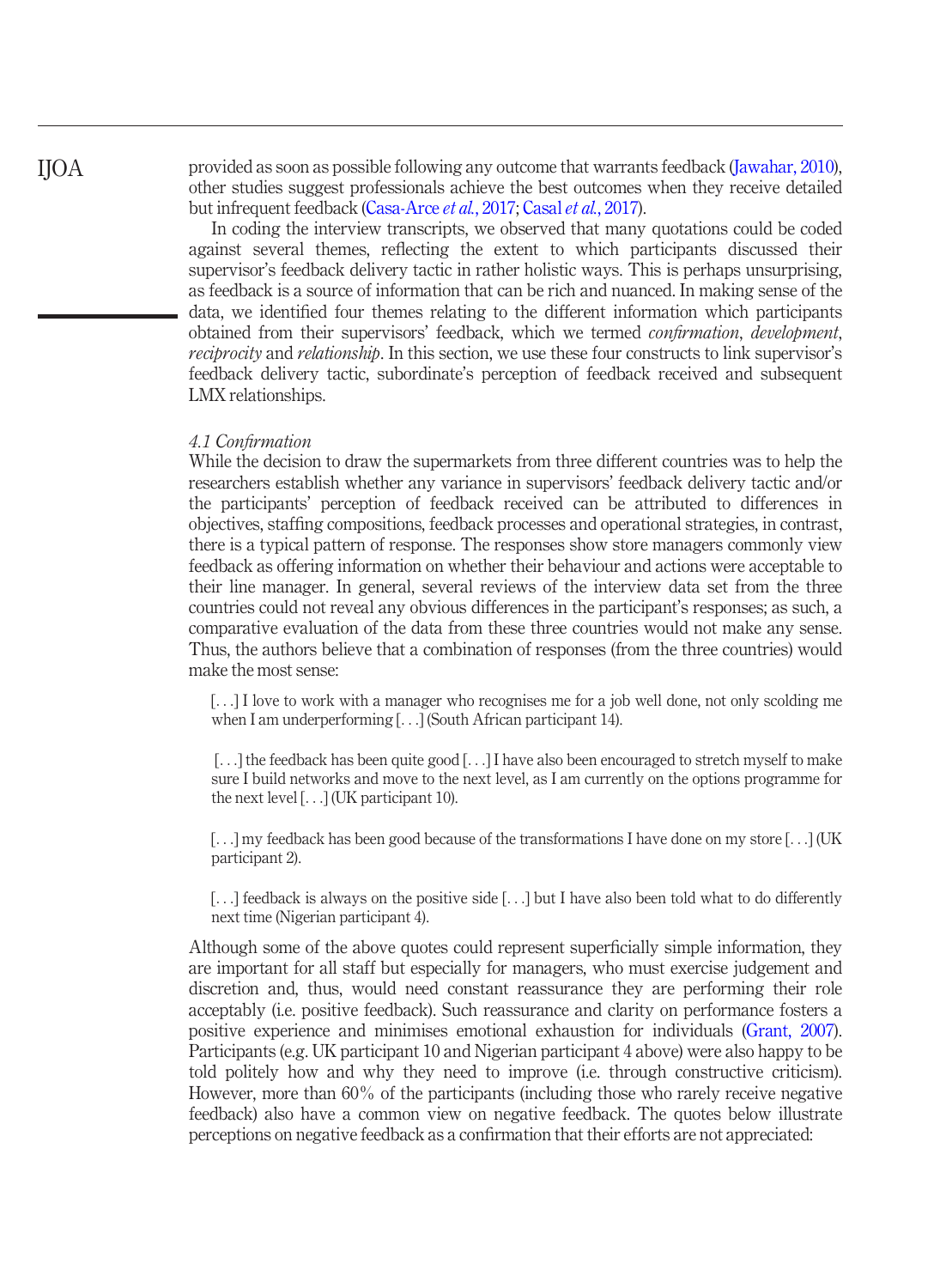[...] even though I said I spend Sunday afternoons to visit similar stores to learn different ways of doing things, his [i.e., the supervisor's] attitudes are not helpful to my applying such new knowledge [...] he doesn't permit me to try or experiment different ways of doing things and which is also partly due to our company's culture, strict policies and management style [...] (Nigerian participant 6).

A strict adherence to formal rules (by a supervisor) could arouse feelings of a mere economic exchange relationship (with a subordinate) ([Blau, 1964](#page-20-8)) – hence a low-quality LMX relationship. Participants also think that negative feedback influence the way they think about their supervisor and/or the organisation and thus a damage in their LMX relationship:

[...] Not exactly that we don't get on very well, but one thing is that everyone likes to be appreciated for a job well done, not only to be scolded when things go wrong [...] (UK participant 8).

Negative feedback has been linked to a strained relationship with the supervisor, as follower attitudes and behaviours are directly influenced by leader characteristics and behaviours and vice versa [\(Dulebohn](#page-21-4) et al., 2012; [Holmvall](#page-22-5) et al., 2019) and thus a low-quality LMX prevails.

#### 4.2 Development

Feedback also provided information on areas in which they could improve their performances. Participants tended to link this to confirmation, suggesting that feedback on specific areas for improvement was received best when building upon overall feedback, indicating acceptable performance. The identification of potential for development was also linked by some participants to support for their career progression, thus, a perceived obligation to return such a favour:

[...] the management encourages staff to keep learning on the job [...] I am encouraged to keep up with my areas of strengths [...] (UK participant 1).

[...] the feedback tells me the areas of my weaknesses, why I need to improve on them and what I should do to improve on them, then praises on things I did well [...] and I am encouraging staff to go out and learn from similar stores (Nigerian participant 5).

[...] there is a forum for managers and staff to meet occasionally to share ideas and learn from each other [...] making you to feel very positive [...] (South African participant 12).

[...] when you are working with a very nice team like ours and where the manager celebrates your successes with you [...] on getting such needed support from your boss, of course, you would be happy to do more [...] (UK participant 6).

Participants linked feedback to subsequent development interventions, perceiving this as evidence of an organisational environment that facilitates leadership support for employee development and career progression:

[...] following a successful appraisal, for deserving employees who wish to further their education, the company gives grants and bursaries to further their education in related areas to the company's operations (such as retailing, business management, etc). in Higher Institutions of learning...this is very appealing to every beneficiary [...] (South African participant 11).

[...] the feedback details ways to improve, as well as celebrations on the successes made [...] then there is an opportunity for me to receive extra coaching from our operations manager [...] then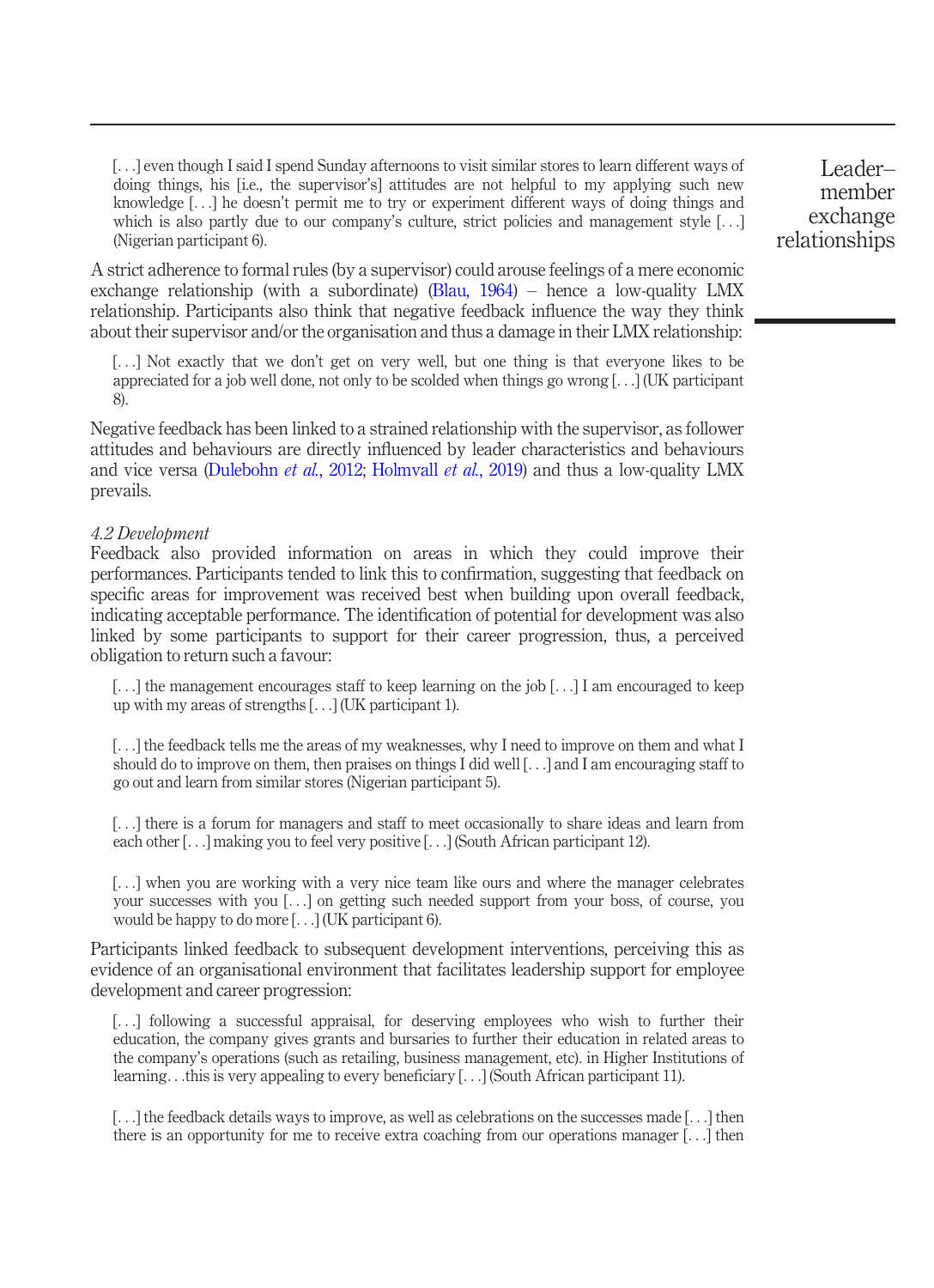the options programme,[...] and from the options programme one is trained to become a team leader and duty manager and from there you can walk your way up the ladder to become store managers [...] there is always an opportunity to get you to the next level [...] (UK participant 4).

[...] there is a forum for managers and staff to meet occasionally to share ideas and learn from each other [...] the company gives loans and grants to staffs to pursue their formal education in the Universities and the company encourages undergraduates with one year left to complete their studies to apply for managerial positions in the organisation [...] making you to feel very positive [...] (South African participant 12).

As can be perceived from the above quotes, perceptions of greater support for development [\(Dulebohn](#page-21-4) et al., 2012) provoke feelings of social exchange, mutual obligation and reciprocity [\(Chang and Cheng, 2018;](#page-20-7) [Wayne](#page-26-3) et al., 1997). On the contrary, when such an expected support for development and career progression is missing, feedback is perceived as negative, but also as an indication of lack of mutual trust, lack of respect, lack of liking and lack of attention from the leader/organisation and thus a high turnover intent prevails:

...if you ask my colleagues here, I am sure many will also tell you that this job is only good for someone who is still searching for their dream job, as there are limited opportunities to learn and grow (Nigerian participant 8).

Another participant from South Africa added:

[...] when we say we would like to leave this job if we can find a greener pasture elsewhere that does not mean we do not like retail job, we do, but you see, it is not good for us to remain here and keep watching the top management hire senior managers from outside and only to be told we lack the experience to become a senior manager...imagine if you are in our shoes, will you be happy? (South African participant 13).

When feedback reveals a lack of mutual trust, lack of respect, lack of liking, lack of attention and lack of support from the leader, a low-quality LMX relationship prevails, as follower attitudes and behaviours are directly influenced by leader characteristics and behaviours [\(Dulebohn](#page-21-4) et al., 2012; [Holmvall](#page-22-5) et al., 2019).

#### 4.3 Reciprocity

IJOA

A common theme across the data was the reciprocity in relationships, where each member of a dyad is obliged to return any benefit (in this case valuable feedback) received from the other partner. As the participants were managers themselves and knew how time consuming and potentially difficult it is to provide feedback, they viewed their manager's efforts in providing constructive feedback as a reciprocation of their efforts. Accordingly, participants feel an obligation to return such a favour through improved performance and commitment, which contributes to developing high-quality LMX relationships with their supervisors:

[...] when you are working with a very nice team like ours and where the manager celebrates your successes with you [...] on getting such needed support from your boss, of course, you would be happy to do more [...] (UK participant 6).

[...] the feedback is always positive...and that helps to keep me going [...] (Nigerian participant 4).

[...] my manager encourages me [...] emphasising that I did well but also to put in more effort next time [...] in fact, the feedback is always encouraging [...] (South African participant 7).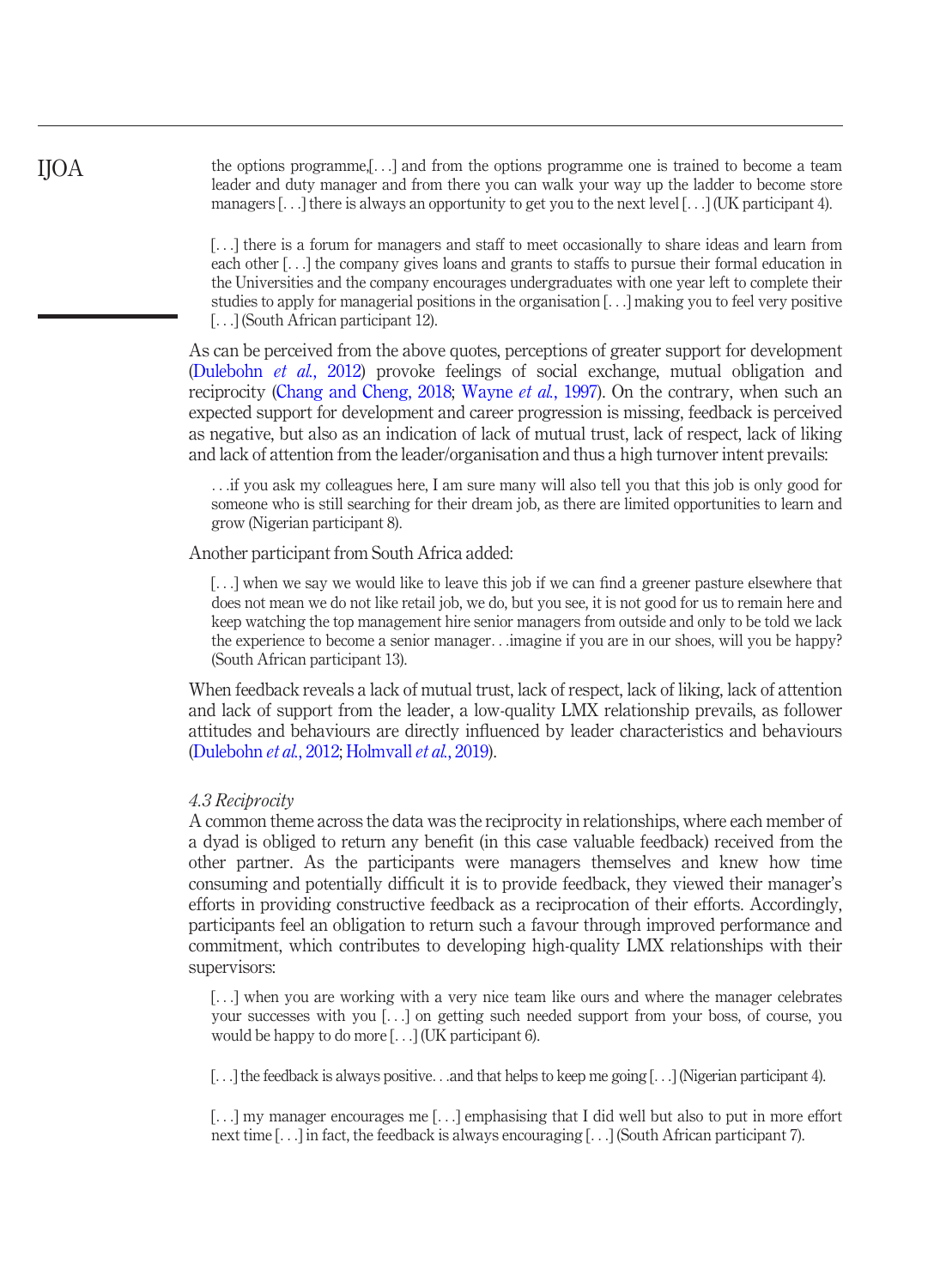Earlier LMX studies ([Wayne](#page-26-3) *et al.*, 1997) had emphasised such a reciprocity, and which our study has found to be characteristic of a high-quality LMX relationship. On the contrary, perception of negative feedback can stimulate intent to leave the organisation:

[...] if you ask my colleagues here, I am sure many will also tell you that this job is only good for someone who is still searching for their dream job, as there are limited opportunities to learn and grow (Nigerian participant 8).

Some participants also seem to show some form of recalcitrant behaviour due to negative feedback received, e.g.:

[...] how can you be motivated to keep improving when your manager is constantly telling you off when things go wrong [...] that means you do not belong here [...] (South African participant 6).

Both members of a dyad evaluate the feedback received from each other ([Snodgrass](#page-25-9) *et al.*, [1998;](#page-25-9) [Maslyn and Uhl-Bien, 2001](#page-24-11); Sin et al.[, 2009\)](#page-25-10) and which is the basis for subsequent opinion formed about their dyadic partner ([Engle and Lord, 1997;](#page-21-5) [Lord and Maher, 1999\)](#page-24-10) and thus the LMX relationship quality.

#### 4.4 Relationships

Feedback was one of the main points of interaction with their managers and, therefore, a key source of information about their relationship. Performance appraisal provides an opportunity to review the quality of relationship between the dyadic partners:

[...] using positive statements in feedback is one of the things I like about my supervisor [...] even when you might not be getting things very well, he still tells you that he believes in you (UK participant 7).

[...] my manager encourages me [...] emphasising that I did well but also to put in more effort next time [...] in fact, the feedback is always encouraging [...] (South African participant 7).

[...] when you are working with a very nice team like ours and where the manager celebrates your successes with you [...] on getting such needed support from your boss, of course, you would be happy to do more [...] (UK participant 6).

[...] people who learn so fast would be made to go on the FastTrack so they can do the training within half the normal time (i.e. within 18 weeks or 12 weeks instead of a year) [...] making you to feel that your potentials are recognised (UK participant 9).

As the above quotes illustrate, perceptions of positive feedback boosts subordinate's conviction that they possess the requisite competence to "organise and execute the courses of action required to produce a given attainment" [\(Bandura, 1997](#page-19-15), p. 3), thus, resulting in higher self-confidence [\(Burns, 1978\)](#page-20-18) at work. This, therefore, improves the relationship with colleagues and supervisor. Due to mutual evaluation of dyadic partners [\(Snodgrass](#page-25-9) *et al.*, [1998;](#page-25-9) [Maslyn and Uhl-Bien, 2001;](#page-24-11) Sin et al.[, 2009](#page-25-10)), perceptions of negative feedback also indicate the degree of a strained relationship with the other partner (Lam, *et al.*[, 2017](#page-23-3); [Nishii](#page-24-7) [and Mayer, 2009\)](#page-24-7) and is thus an antecedent of low-quality LMX relationship:

I honestly think that if he (i.e. the supervisor) doesn't like you, nothing else can change that [...] it is not a matter of trying to do things differently, [...] after all I know a number of colleagues who I am better than in terms of our job experiences but who have been promoted to senior management posts due to their positive reviews [...] (South African participant 16).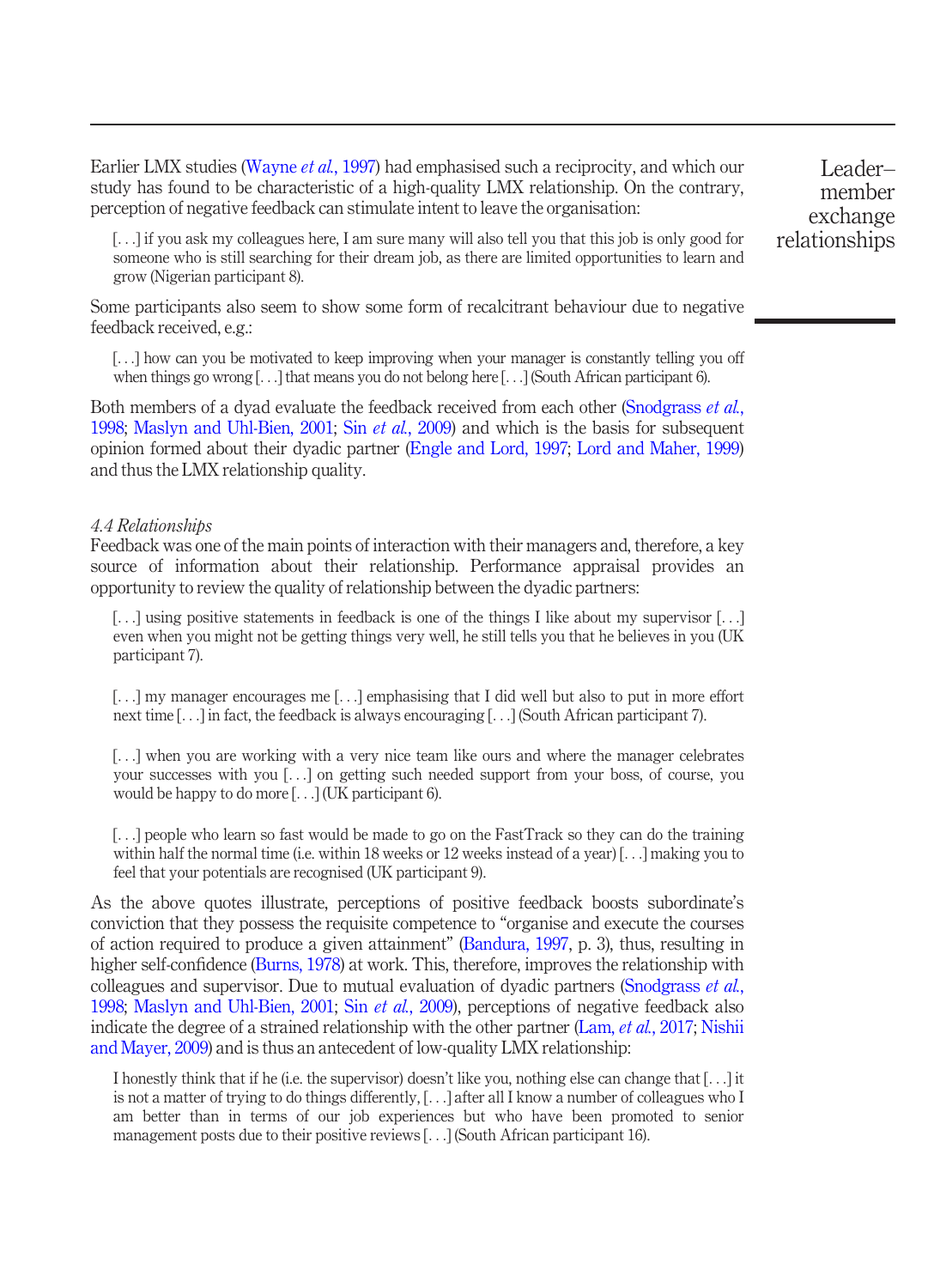The problem I have been having with him (i.e., the supervisor) is that he always wants me to do things his own way, even when I prove to him that there are other better ways of doing it  $[...]$  we simply do not get along [...] so that's why I have been having negative reviews (Nigerian participant 13).

[...] You cannot blame colleagues for quitting their jobs due to negative feedback [...] it was the same reason that I left my previous job [...] (UK participant 3).

The quotes above echoes [Dulebohn](#page-21-4) *et al.*'s (2012) and [Holmvall](#page-22-5) *et al.*'s (2019) findings that follower attitudes and behaviours are directly influenced by leader characteristics and behaviours and vice versa. [Lapierre](#page-23-8) et al. (2006) and [Martin](#page-24-9) et al. (2005) also found attitudes of both members of a dyad as equally central in determining LMX relationship quality.

#### 5. Discussion

This study sought to extend the focus of the literature linking feedback with LMX relationship beyond the confines of follower perception of feedback quality to incorporate the importance of the supervisor's feedback delivery tactic. Drawing on the theorising that subordinate cognitions on supervisory feedback arises from aggregated personal observations of leader behaviour [\(Zohar and Polachek, 2017](#page-26-12)), this study has found two distinct subordinate perceptions of supervisory feedback and their dissimilar influences on LMX relationship quality. Firstly, participants perceive positive feedback and constructive criticisms as indicating that their actions are acceptable to their supervisors, thus, expressing the level of prosocial influence they feel they have on their supervisors [\(Grant,](#page-22-4) [2007, 2008\)](#page-22-6). This helps in confirming a sense of connection to their supervisors [\(Grant and](#page-22-2) [Parker, 2009;](#page-22-2) [Kahn and Heaphy, 2014](#page-22-3)), thus leading them to feel an obligation to reciprocate, which results in high-quality LMX relationships. Valuing and appreciating the other's contributions and telling them politely how and why they need to improve are also a measure of relational affection between the two members of a dyad and is thus evidence of a high-quality LMX relationship ([Conway](#page-21-16) et al., 2020).

Previous studies have not investigated the psychological processes by which the supervisor's feedback delivery tactic contributes to developing high-quality LMX relationships. From participants' responses, we found a logical sequence of how positive feedback and constructive criticisms link to a high-quality LMX relationship. Positive feedback and constructive criticisms lead to:

- a perception that their actions were acceptable to the supervisor;
- a perception of a supportive and trusting managerial environment;
- a felt need to reciprocate through their behaviour in role; and
- facilitated development of a high-quality interpersonal relationship with the supervisor.

[Figure 1](#page-16-0) above shows that employees' perception of a supportive and trusting managerial environment is the foundation for high-quality LMX relationships, and constructive criticism and positive feedback play a key role in shaping these perceptions. However, the reciprocal interdependence theory indicates that both members of a dyad continuously shape their working relationships through exchange of information, which shapes their subsequent LMX relationships ([Blau, 1964](#page-20-8); [Graen and Uhl-Bien, 1995](#page-22-13); [Maslyn and Uhl-Bien,](#page-24-11) [2001](#page-24-11); [Dulebohn](#page-21-4) et al., 2012; Lam et al.[, 2017](#page-23-3)). Our second finding (in [Figure 2](#page-16-1) below) shows that negative feedback and unconstructive criticisms also shape such subsequent LMX

IJOA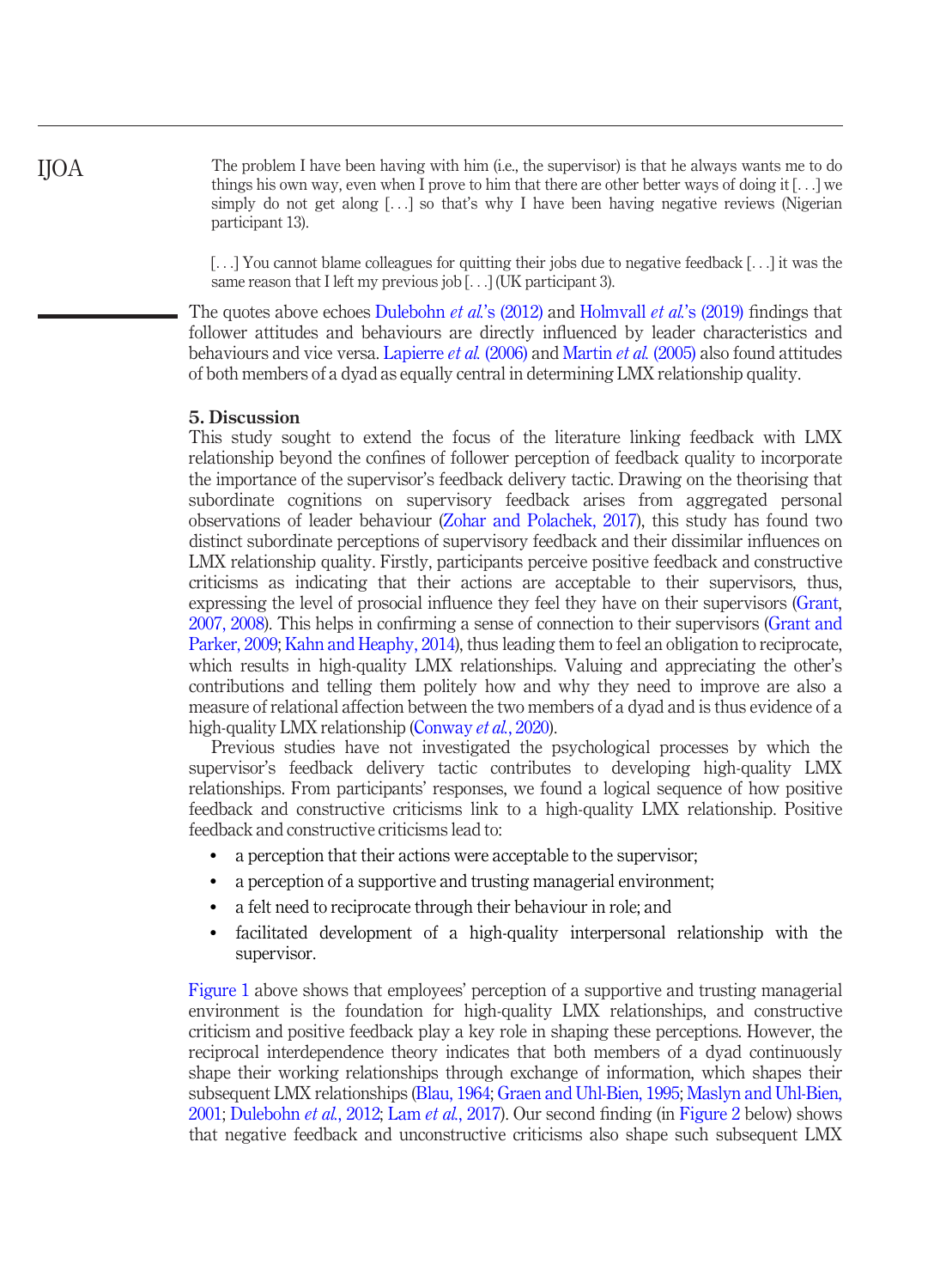relationships between the dyadic partners. Negative feedback and unconstructive criticisms lead to:

- a perception that subordinate's efforts were unacceptable to the supervisor;
- a perception of an unsupportive and untrusting managerial environment;
- a provoked feeling to quit or to retaliate through recalcitrant behaviour; and
- facilitated development of a low-quality interpersonal relationship with the supervisor.

<span id="page-16-0"></span>This study has found that employees perceive negative feedback and unconstructive criticisms as confirmation that their efforts are not appreciated, and thus, a low-quality LMX relationship ensues. Subordinates expect supervisors to support their development and career progression ([Steelman](#page-25-14) *et al.*, 2004), but when feedback is perceived as negative, it indicates lack of mutual trust, lack of respect, lack of liking, lack of attention and lack of support from the leader ([Sommer and Kulkarni, 2012](#page-25-7)). As negative feedback indicates a strained relationship with their supervisors, a low-quality LMX relationship prevails, as

<span id="page-16-1"></span>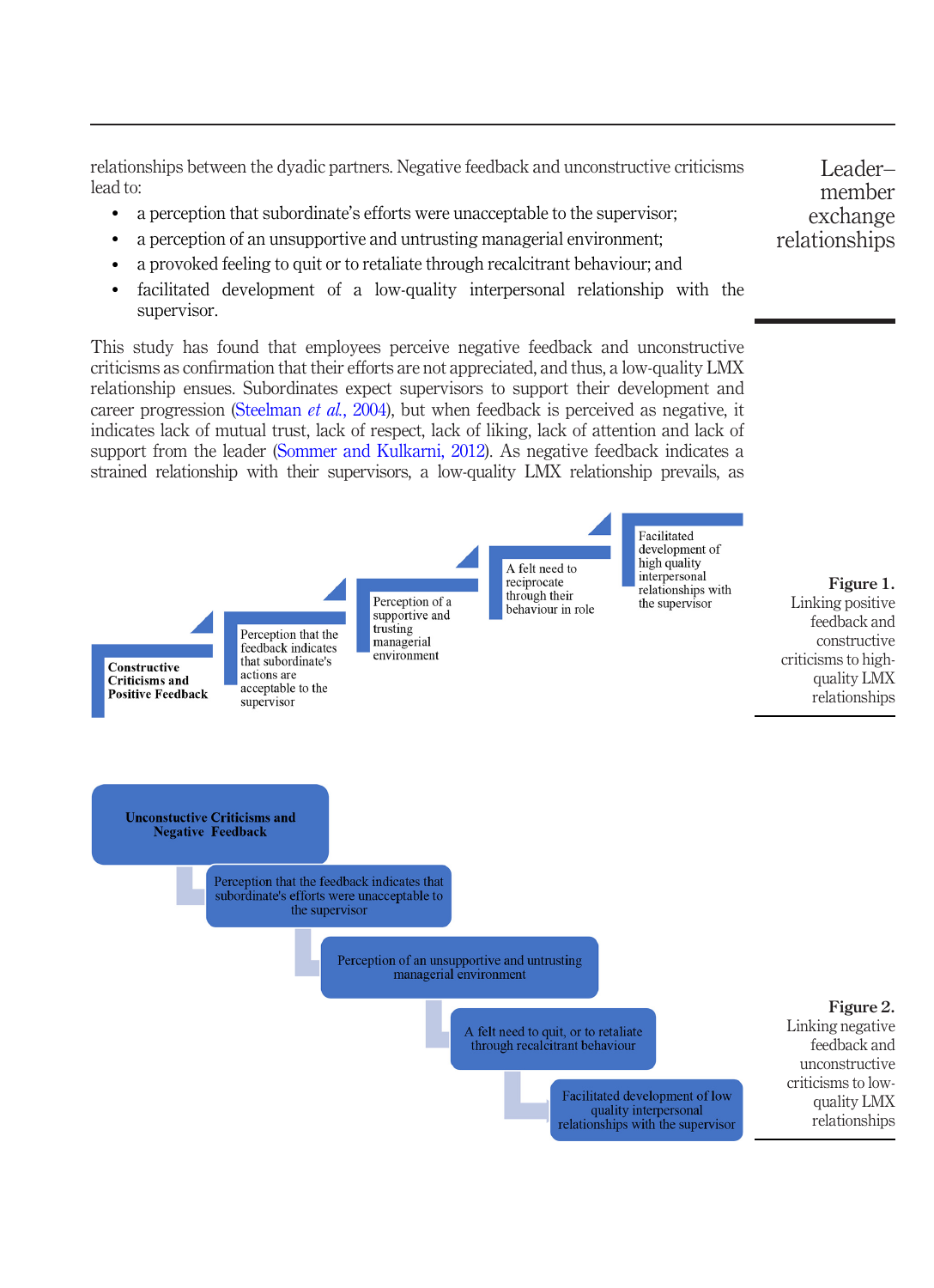follower attitudes and behaviours are directly influenced by leader characteristics and behaviours [\(Dulebohn](#page-21-4) et al., 2012; [Holmvall](#page-22-5) et al., 2019). Managers should, therefore, be trained to deliver constructive feedback. Previous feedback studies [\(Leung](#page-23-0) et al., 2001, p. 1155) found that when criticism is delivered with greater interpersonal fairness, it results in more favourable dispositional attributions about the supervisor, more acceptance of the feedback and more favourable reactions towards the superior and the organisation. This results in a higher LMX relationship because "just interpersonal treatment reduced negative dispositional attribution, which in turn increased feedback acceptance and improved attitudes towards the supervisor".

Furthermore, despite burgeoning evidence of the importance of feedback in follower commitment and LMX quality ([Audenaert](#page-19-6) et al., 2021; [Fenwick](#page-21-10) et al., 2019), there has been relatively little focus on supervisors' tactics of feedback delivery. Our study provides a starting point for understanding how supervisors' various feedback delivery tactics may influence follower attitudes towards feedback and subsequent LMX quality. Consistent with the original theorising on LMX, which focuses on the dyadic relationship between a leader and the follower and the role of social exchanges (between the dyadic partners) in creating and sustaining the quality of such a relationship [\(Graen and Uhl-Bien, 1995](#page-22-13)), we found that participants who received positive and constructive feedback felt an obligation to reciprocate such needed support from their supervisors through improved performance and commitment. With this, our study makes complementary but distinctive contributions to the extant literature on the importance of supervisory support and appropriate feedback in advancing evidence-based practices ([Forman-Hoffman](#page-21-17) et al., 2017) and in influencing subsequent LMX quality [\(Fenwick](#page-21-10) *et al.*, 2019). Supervisory support and appropriate feedback are also argued as key to subordinates' adaptation to changing workplace and to solving client problems [\(Bearman](#page-20-14) et al., 2017). Yet, a supervisor's leadership behaviour may play a key role in influencing subordinates' attitudes towards receiving supervisory feedback [\(Aarons, 2006](#page-19-9); [Aarons](#page-19-10) et al., 2012). Research has consistently established a strong correlation between LMX quality and subordinates' perceptions about supervision, reception to feedback and FSB [\(Ashford](#page-19-3) *et al.*, 2016). Yet, there are paucity of empirical data that examines, if and how, a supervisor's feedback delivery tactics can influence subordinates' perception about the quality of supervision, reception to feedback and subsequent LMX quality. This study offers original insights needed in filling these gaps. This study also has the potential to inform leadership interventions aimed at increasing staff openness to feedback and FSB.

#### 6. Conclusion and implications

This study has shown how the supervisor's feedback delivery tactic can influence the subordinates' perception of the feedback received and thus influencing the ensuing LMX relationships qualities. The perception of positive feedback and constructive criticisms can lead to high-quality LMX relationships. Although the perception of negative feedback can lead to a low-quality LMX relationship, criticisms can achieve greater acceptance and positive reactions (from subordinates) towards the superior and the organisation if delivered in a constructive way [\(Leung,](#page-23-0) *et al.*, 2001). This also enriches the leader's performance review and enhances their reputation within the organisation ([Bass, 2008;](#page-20-9) [Herold and Fields,](#page-22-18) [2004](#page-22-18)).

These findings have practical implications for leadership behaviour, as well as leadership development and employee development more generally. Leadership, in its simplest form, "is grounded in a relationship" [\(Bennis, 2007](#page-20-19), p. 3), so it is important for leadership development to support managers to develop behaviours that promote good interpersonal relationships with subordinates, such that high LMX relationships can

IJOA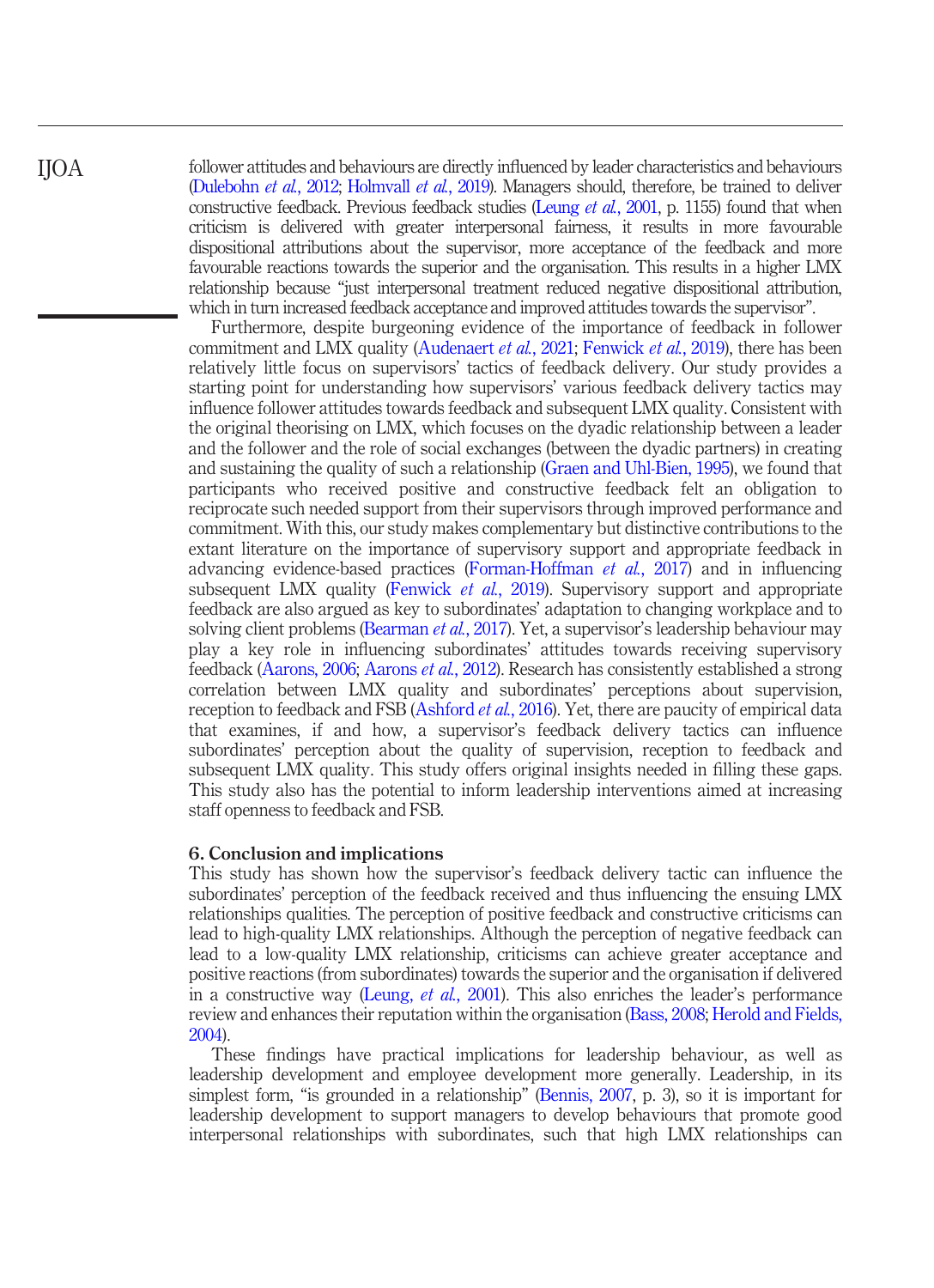develop [\(Dulebohn](#page-21-4) *et al.*, 2012). The relational framework literature [\(Conway](#page-21-16) *et al.*, 2020) suggests training managers on how to provide feedback that meets three outcomes – recognising those prosocial differences that individuals make through their work, offering more significant support for employees to cope with challenging work demands and providing information on developments within the organisation. Integrating the feedback environment into management development programmes and developing counselling and communication skills in managers who deliver feedback have also been suggested [\(Peng](#page-24-2) [and Lin, 2016](#page-24-2)). Previous research ([Van der Rijt](#page-26-13) *et al.*, 2012) has also suggested fostering a supportive and mentally safe work environment and encouraging employees and supervisors to create enough time and opportunities to look for and give informal, constructive feedback.

This research also has some theoretical implications. Firstly, this research fits well into the increased interest in the links between feedback, survival, adaptation, performance improvement and LMX relationship, which is at the heart of the mainstream feedback and LMX literatures. At the heart of the current theorising is how HR can build organisational climate for supervisory support, feedback delivery and FSB and strongly encourage subordinates to actively seek, instead of waiting for the feedback (Qian *et al.*[, 2017\)](#page-25-16). Although feedback seekers' personal characteristics and other contextual factors are argued as antecedents of FSB ([Anseel](#page-19-5) et al., 2015), given the crucial role of a leader in individual followers' lives (Chen *et al.*[, 2015\)](#page-20-10), recent studies have been examining the role of leadership in employees' feedback seeking (Qian et al.[, 2012](#page-24-15), [2016a,](#page-25-2) [2016b;](#page-25-3) [Anseel](#page-19-5) et al., 2015; [Dahling](#page-21-9) et al.[, 2015](#page-21-9)). By making complementary but distinctive contributions to these streams of management literature, this research also provides the much-needed insights to further the ongoing debate on the antecedents of FSB.

#### 7. Limitations and future research directions

Our paper does have several limitations, like any academic study. Firstly, this study found that positive feedback and constructive criticisms will lead to a favourable LMX relationship. It is possible that the opposite causal relationship may also be true. It is possible that high performance and resultant high LMX relationship may already have been present when a supervisor delivers positive feedback or constructive criticism. Therefore, empirical research is needed to establish such a causality further. Such further studies should examine whether high performing subordinates can develop a favourable LMX relationship and receive favourable feedback because they are high performers and have a favourable LMX. An interesting research question is whether the causal order between positive supervisory feedback and high-quality LMX can be reversed.

Secondly, positive feedback may not be the only feature of feedback that is important in a relationship and, arguably, may not be among the least important. For instance, just to make a subordinate feel good and have a good relationship with them, any supervisor can say "good job". Therefore, an empirical data is needed to establish whether lasting LMX is more likely based on concrete, constructive, ongoing feedback processes. An interesting research question is to establish any causality between feedback frequency, feedback quality and lasting LMX.

The future research can focus on managers to ask questions about how they deliver feedback. Further research is also needed to inform our understanding of how supervisors can be trained to deliver positive feedback and constructive criticisms to maintain highquality LMX relationships. Further research can also focus on how employees can be trained to actively seek and apply supervisory feedback to help them continuously adjust their behaviours according to organisational expectations ([London, 2003;](#page-23-18) [Peng and Lin, 2016\)](#page-24-2), which will create a feedback-oriented culture and enhance a closer manager–subordinate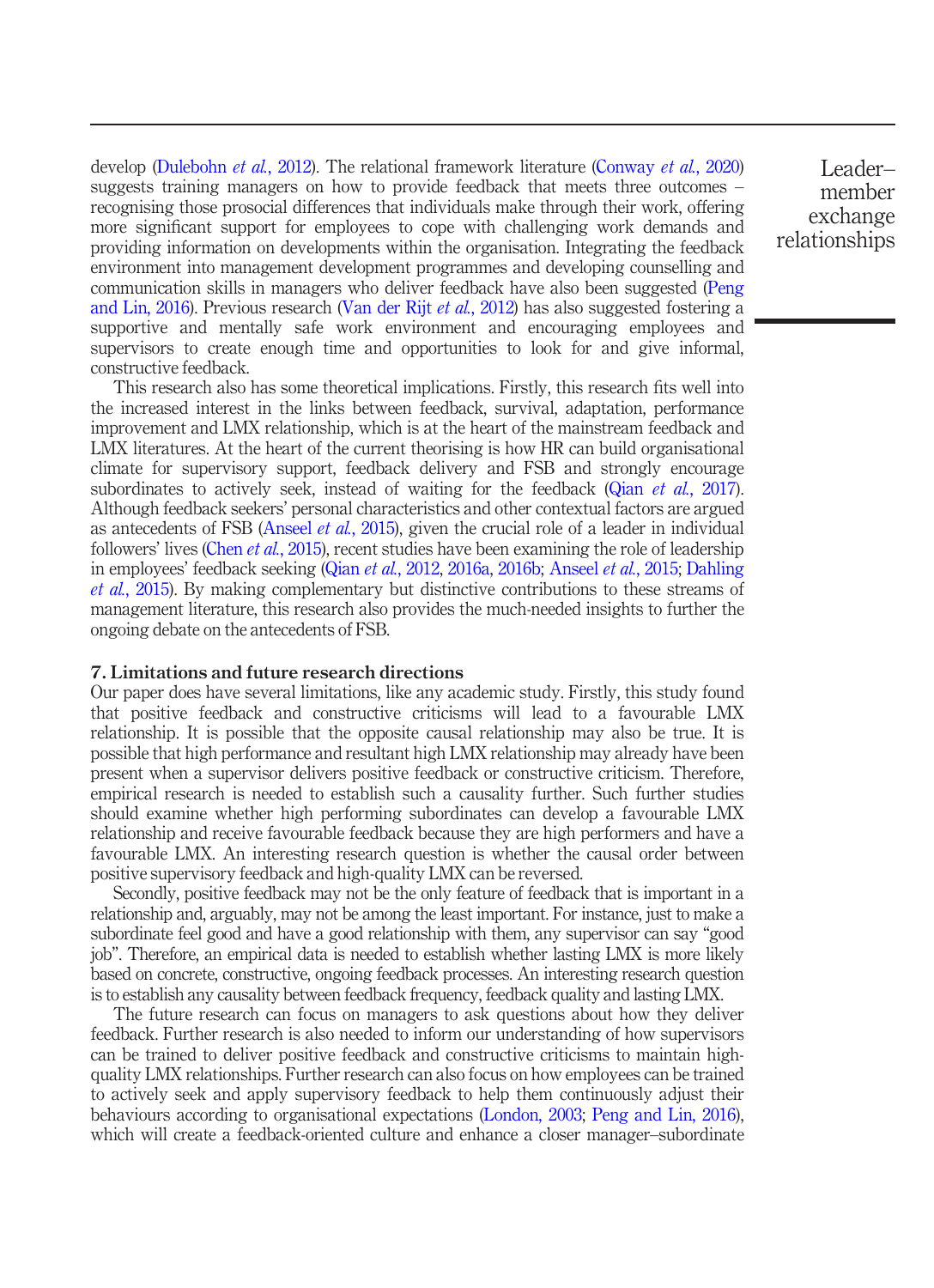relationship ([Peng and Lin, 2016\)](#page-24-2). Finally, our research focusses on primarily African context and data from the supermarket managers, which can result in the limitations concerning the applicability of our findings. The future studies can undertake similar research endeavours in other context to see whether their findings are similar or different from ours. IJOA

#### References

- <span id="page-19-9"></span>Aarons, G.A. (2006), "Transformational and transactional leadership: association with attitudes toward evidence-based practice", Psychiatric Services, Vol. 57 No. 8, pp. 1162-1169.
- <span id="page-19-10"></span>Aarons, G.A., Cafri, G., Lugo, L. and Sawitzky, A. (2012), "Expanding the domains of attitudes towards evidence-based practice: the evidence based practice attitude scale-50", Administration and Policy in Mental Health and Mental Health Services Research, Vol. 39 No. 5, pp. 331-340.
- <span id="page-19-14"></span>Alo, O. (2020), "Lost in transfer? Exploring the influence of culture on the transfer of knowledge categories", Africa Journal of Management, Vol. 6 No. 4, pp. 350-376.
- <span id="page-19-2"></span>Ammons, R.B. (1956), "Effects of knowledge of performance: a survey and tentative theoretical formulation", The Journal of General Psychology, Vol. 54 No. 2, pp. 279-299.
- <span id="page-19-5"></span>Anseel, F., Beatty, A.S., Shen, W., Lievens, F. and Sackett, P.R. (2015), "How are we doing after 30 years? A meta- analytic review of the antecedents and outcomes of feedback-seeking behavior", Journal of Management, Vol. 41 No. 1, pp. 318-348.
- <span id="page-19-1"></span>Arain, G.A., Bukhari, S., Khan, A.K. and Hameed, I. (2020), "The impact of abusive supervision on employees' feedback avoidance and subsequent help-seeking behaviour: a moderated mediation model", Journal of Management and Organization, Vol. 26 No. 5, pp. 850-865.
- <span id="page-19-13"></span>Archibong, B. (2019), "Explaining divergence in the long-term effects of precolonial centralization on access to public infrastructure services in Nigeria", World Development, Vol. 121 No. 1, pp. 123-140.
- <span id="page-19-0"></span>Arslan, A., Kamara, S., Golgeci, I. and Tarba, S.Y. (2021), "Civil society organisations' management dynamics and social value creation in the post-conflict volatile contexts pre and during COVID-19", International Journal of Organizational Analysis, Vol. ahead-of-print No. ahead-of-print, doi: [10.1108/IJOA-01-2021-2573](http://dx.doi.org/10.1108/IJOA-01-2021-2573).
- <span id="page-19-8"></span>Ashford, S.J. (1986), "Feedback-seeking in individual adaptation: a resource perspective", Academy of Management Journal, Vol. 29 No. 3, pp. 465-487.
- <span id="page-19-4"></span>Ashford, S.J. and Cummings, L.L. (1983), "Feedback as an individual resource: personal strategies of creating information", Organizational Behavior and Human Performance, Vol. 32 No. 3, pp. 370-398.
- <span id="page-19-11"></span>Ashford, S.J. and Tsui, S.T. (1991), "Self-regulation for managerial effectiveness: the role of active feedback seeking", Academy of Management Journal, Vol. 34 No. 2, pp. 251-280.
- <span id="page-19-3"></span>Ashford, S.J., De Stobbeleir, K. and Nujella, M. (2016), "To seek or not to seek: is that the only question? Recent developments in feedback-seeking literature", Annual Review of Organizational Psychology and Organizational Behavior, Vol. 3 No. 1, pp. 213-239.
- <span id="page-19-6"></span>Audenaert, M., Van der Heijden, B., Rombaut, T. and Van Thielen, T. (2021), "The role of feedback quality and organizational cynicism for affective commitment through leader–member exchange", Review of Public Personnel Administration, Vol. 41 No. 3, pp. 593-615.
- <span id="page-19-7"></span>Auh, S., Menguc, B., Imer, P. and Uslu, A. (2019), "Frontline employee feedback-seeking behavior: how is it formed and when does it matter?", Journal of Service Research, Vol. 22 No. 1, pp. 44-59.
- <span id="page-19-15"></span>Bandura, A. (1997), Self-Efficacy: The Exercise of Control, W.H. Freeman, New York, NY.
- <span id="page-19-12"></span>Barnes-Dabban, H., Van Koppen, K. and Mol, A. (2017), "Environmental reform of west and Central Africa ports: the influence of colonial legacies", Maritime Policy and Management, Vol. 44 No. 5, pp. 565-583.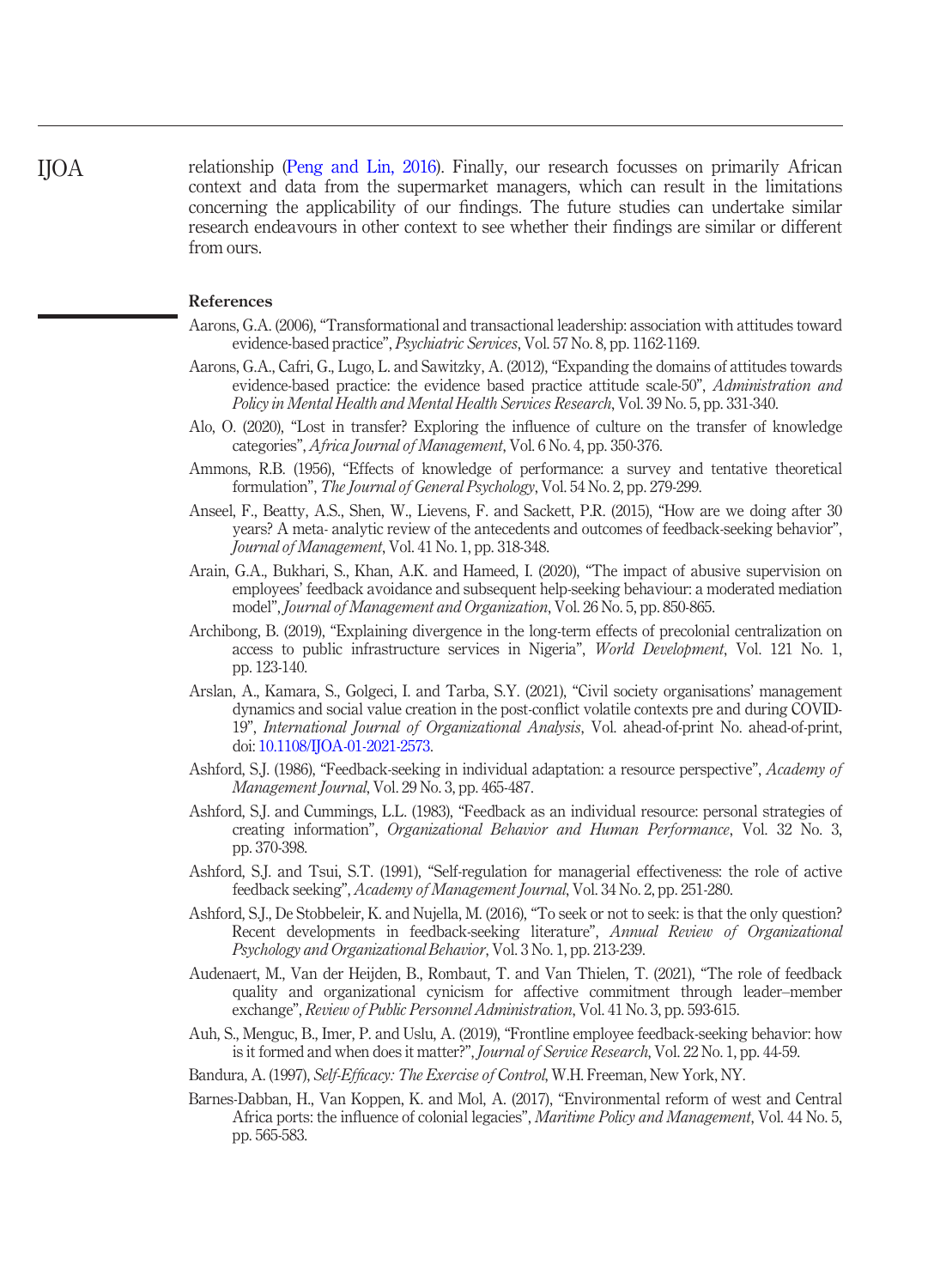- <span id="page-20-9"></span>Bass, B.M. (2008), The Bass Handbook of Leadership: Theory, Research and Managerial Applications, 4th ed., Free Press, New York, NY.
- <span id="page-20-13"></span>Bass, B.M., Avolio, B.J., Jung, D.I. and Berson, Y. (2003), "Predicting unit performance by assessing transformational and transactional leadership", Journal of Applied Psychology, Vol. 88 No. 2, p. 207.
- <span id="page-20-14"></span>Bearman, S.K., Schneiderman, R.L. and Zoloth, E. (2017), "Building an evidence base for effective supervision practices: an analogue experiment of supervision to increase EBT fidelity", Administration and Policy in Mental Health and Mental Health Services Research, Vol. 44 No. 2, pp. 293-307.
- <span id="page-20-4"></span>Bechtel, N.T., McGee, H.M., Huitema, B.E. and Dickinson, A.M. (2015), "The effects of the temporal placement of feedback on performance", The Psychological Record, Vol. 65 No. 3, pp. 425-434.
- <span id="page-20-19"></span>Bennis, W. (2007), "The challenges of leadership in the modern world: introduction to the special issue", American Psychologist, Vol. 62 No. 1, pp. 2-5.
- <span id="page-20-0"></span>Beugré, C. (2020), "Management research in Africa: insights from organizational neuroscience", Africa Journal of Management, Vol. 6 No. 4, pp. 249-268.
- <span id="page-20-8"></span>Blau, P.M. (1964), Exchange and Power in Social Life, Wiley, New York, NY.
- <span id="page-20-1"></span>Boer, D., Deinert, A., Homan, A.C. and Voelpel, S.C. (2016), "Revisiting the mediating role of leader– member exchange in transformational leadership: the differential impact model", European Journal of Work and Organizational Psychology, Vol. 25 No. 6, pp. 883-899.
- <span id="page-20-15"></span>Braun, V. and Clarke, V. (2006), "Using thematic analysis in psychology", Qualitative Research in Psychology, Vol. 3 No. 2, pp. 77-101.
- <span id="page-20-6"></span>Brouer, R. and Harris, K. (2007), "Dispositional and situational moderators of the relationship between leader-member exchange and work tension", Journal of Applied Social Psychology, Vol. 37 No. 7, pp. 1418-1441.
- <span id="page-20-11"></span>Brown, M.E. and Treviño, L.K. (2006), "Ethical leadership: a review and future directions", The Leadership Quarterly, Vol. 17 No. 6, pp. 595-616.
- <span id="page-20-12"></span>Brown, M.E., Treviño, L.K. and Harrison, D.A. (2005), "Ethical leadership: a social learning perspective for construct development and testing", Organizational Behavior and Human Decision Processes, Vol. 97 No. 2, pp. 117-134.
- <span id="page-20-18"></span>Burns, J.M. (1978), Leadership, Harper and Row, New York, NY.
- <span id="page-20-5"></span>Burns, J.Z. and Otte, F.L. (1999), "Implications of leader-member exchange theory and research human resource development research", Human Resource Development Quarterly, Vol. 10 No. 3, pp. 225-247.
- <span id="page-20-2"></span>Carter, M.Z., Armenakis, A.A., Feild, H.S. and Mossholder, K.W. (2013), "Transformational leadership, relationship quality and employee performance during continuous incremental organizational change", Journal of Organizational Behavior, Vol. 34 No. 7, pp. 942-958.
- <span id="page-20-16"></span>Casa-Arce, P., Lourenco, S.M. and Martinez-Jerez, F.A. (2017), "The performance effect of feedback frequency and detail: evidence from a field experiment in customer satisfaction", Journal of Accounting Research, Vol. 55 No. 5, pp. 1051-1088.
- <span id="page-20-17"></span>Casal, S., DellaValle, N., Mittone, L. and Soraperra, I. (2017), "Feedback and efficient behaviour", Plos One, Vol. 12 No. 4, pp. 1-21.
- <span id="page-20-7"></span>Chang, M. and Cheng, C. (2018), "A mediation model of leaders' favouritism", Personnel Review, Vol. 47 No. 7, pp. 1330-1344.
- <span id="page-20-10"></span>Chen, Z., Zhu, J. and Zhou, M. (2015), "How does a servant leader fuel the service fire? A multilevel model of servant leadership, individual self-identity, group competition climate and customer service performance", Journal of Applied Psychology, Vol. 100 No. 2, pp. 511-521.
- <span id="page-20-3"></span>Chun, J., Lee, D. and Sosik, J.J. (2018), "Leader negative feedback-seeking and leader effectiveness in leader-subordinate relationships: the paradoxical role of subordinate expertise", The Leadership Quarterly, Vol. 29 No. 4, pp. 501-512.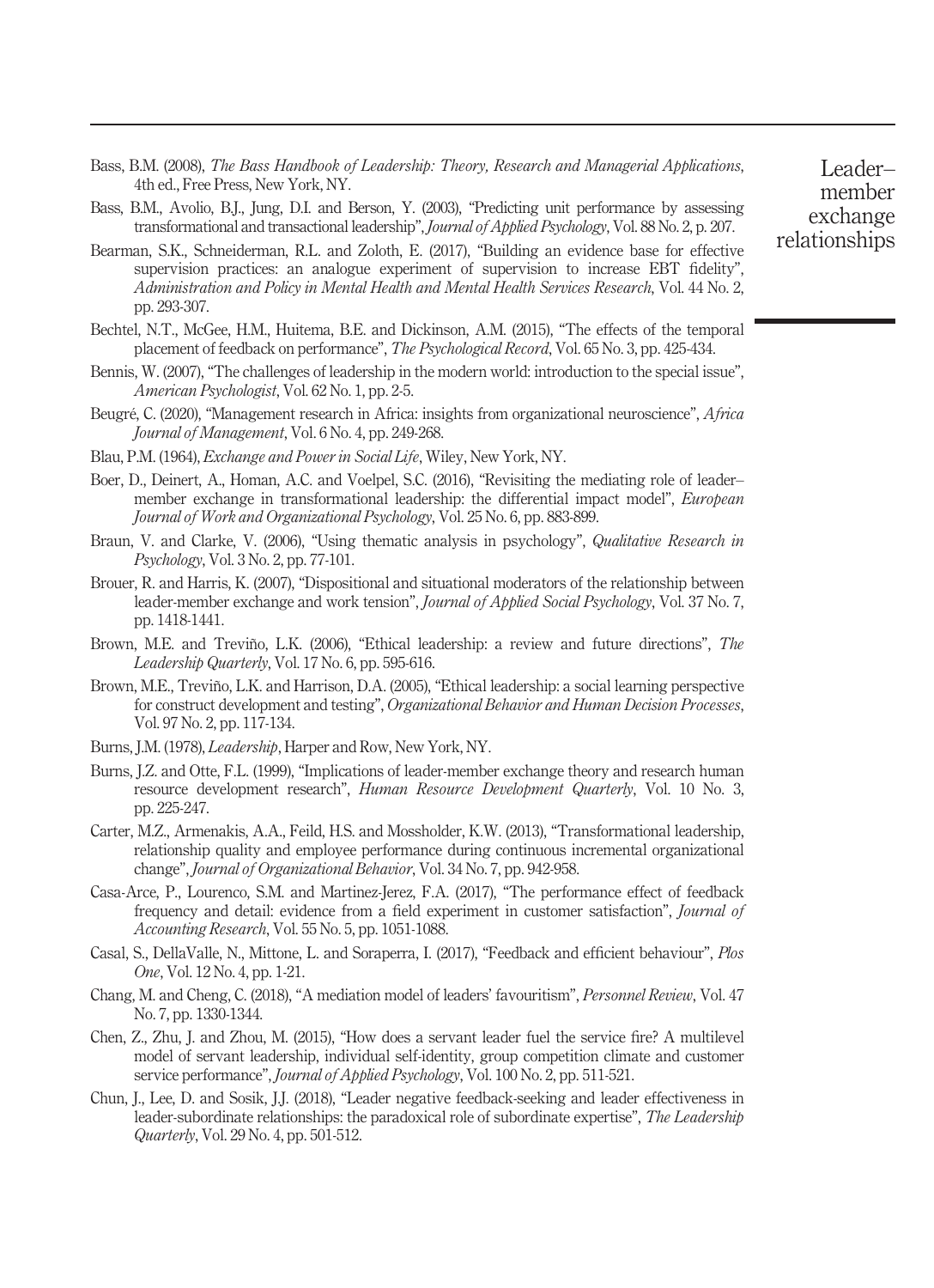<span id="page-21-1"></span>

| Chun, J.U., Choi, B.K. and Moon, H.K. (2014), "Subordinates' feedback-seeking behavior in supervisory |  |  |  |                                                                                               |  |
|-------------------------------------------------------------------------------------------------------|--|--|--|-----------------------------------------------------------------------------------------------|--|
|                                                                                                       |  |  |  | relationships: a moderated mediation model of supervisor, subordinate and dyadic              |  |
|                                                                                                       |  |  |  | characteristics", <i>Journal of Management and Organization</i> , Vol. 20 No. 4, pp. 463-484. |  |

- <span id="page-21-16"></span>Conway, E., Monks, K., Fu, N., Alfes, K. and Bailey, K. (2020), "Reimagining alienation within a relational framework: evidence from the public sector in Ireland and the UK", The International Journal of Human Resource Management, Vol. 31 No. 21, pp. 2673-2694.
- <span id="page-21-13"></span>Creswell, J.W. (2007), Qualitative Inquiry and Design, 2nd ed., Sage, Thousand Oaks, CA.
- <span id="page-21-2"></span>Daft, R.L. and Lengel, R.H. (1986), "Organizational information requirements, media richness and structural design", Management Science, Vol. 32 No. 5, pp. 554-571.
- <span id="page-21-9"></span>Dahling, J., O'Malley, A.L. and Chau, S.L. (2015), "Effects of feedback motives on inquiry and performance", Journal of Managerial Psychology, Vol. 30 No. 2, pp. 199-215.
- <span id="page-21-6"></span>Dahling, J.J. and O'Malley, A.L. (2011), "Supportive feedback environments can mend broken performance management systems", Industrial and Organizational Psychology, Vol. 4 No. 2, pp. 201-203.
- <span id="page-21-8"></span>Daniels, M.A. and Robinson, S.L. (2019), "The shame of it all: a review of shame in organizational life", Journal of Management, Vol. 45 No. 6, pp. 2448-2473.
- <span id="page-21-11"></span>Douglas, S., Button, S. and Casey, S.E. (2016), "Implementing for sustainability: promoting use of a measurement feedback system for innovation and quality improvement", Administration and Policy in Mental Health and Mental Health Services Research, Vol. 43 No. 3, pp. 286-291.
- <span id="page-21-4"></span>Dulebohn, J.H., Bommer, W.H., Liden, R.C., Brouer, R.L. and Ferris, G.R. (2012), "A meta-analysis of antecedents and consequences of leader-member exchange: integrating the past with an eye toward the future", Journal of Management, Vol. 38 No. 6, pp. 1715-1759.
- Eisenbeiss, S.A. and van Knippenberg, D. (2015), "On ethical leadership impact: the role of follower mindfulness and moral emotions", Journal of Organizational Behavior, Vol. 36 No. 2, pp. 182-195.
- <span id="page-21-14"></span>Eisenhardt, K.M. (1989), "Building theories from case study research", The Academy of Management Review, Vol. 14 No. 4, pp. 532-550.
- <span id="page-21-5"></span>Engle, E.M. and Lord, R.G. (1997), "Implicit theories, self-schemas and leader-member exchange", Academy of Management Journal, Vol. 40 No. 4, pp. 988-1010.
- <span id="page-21-3"></span>Epitropaki, O. and Martin, R. (2005), "From ideal to real: a longitudinal study of the role of implicit leadership theories on leader-member exchanges and employee outcomes", Journal of Applied Psychology, Vol. 90 No. 4, pp. 659-676.
- <span id="page-21-10"></span>Fenwick, K.M., Brimhall, K.C., Hurlburt, M. and Aarons, G. (2019), "Who wants feedback? Effects of transformational leadership and Leader-Member exchange on mental health practitioners' attitudes toward feedback", Psychiatric Services, Vol. 70 No. 1, pp. 11-18.
- <span id="page-21-15"></span>Filho, E. and Rettig, J. (2016), "Intergroup conflict management strategies from a Nobel peace laureate: the case of José Ramos Horta", Basic and Applied Social Psychology, Vol. 38 No. 6, pp. 351-361.
- <span id="page-21-12"></span>Food and Beverage Close-Up (2015), "The retail feedback group brings out the US Supermarket experience study", Food and Beverage Close-Up, 31 Oct. 2015, available at: [http://link.galegroup.](http://link.galegroup.com/apps/doc/A433181209/ITOF?u=edge&sid=ITOF&xid=8278e292) [com/apps/doc/A433181209/ITOF?u=edge&sid=ITOF&xid=8278e292](http://link.galegroup.com/apps/doc/A433181209/ITOF?u=edge&sid=ITOF&xid=8278e292)
- <span id="page-21-17"></span>Forman-Hoffman, V.L., Middleton, J.C., McKeeman, J.L., Stambaugh, L.F., Christian, R.B., Gaynes, B.N., Kane, H.L., Kahwati, L.C., Lohr, K.N. and Viswanathan, M. (2017), "Quality improvement, implementation and dissemination strategies to improve mental health care for children and adolescents: a systematic review", Implementation Science, Vol. 12 No. 1, pp. 1-21.
- <span id="page-21-7"></span>Geister, S., Konradt, U. and Hertel, G. (2006), "Effects of process feedback on motivation, satisfaction and performance in virtual teams", Small Group Research, Vol. 37 No. 5, pp. 459-489.
- <span id="page-21-0"></span>George, G., Corbishley, C., Khayesi, J.N.O., Haas, M.R. and Tihanyi, L. (2016), "From the editors. bringing Africa in: promising directions for management research", Academy of Management Journal, Vol. 59 No. 2, pp. 377-393.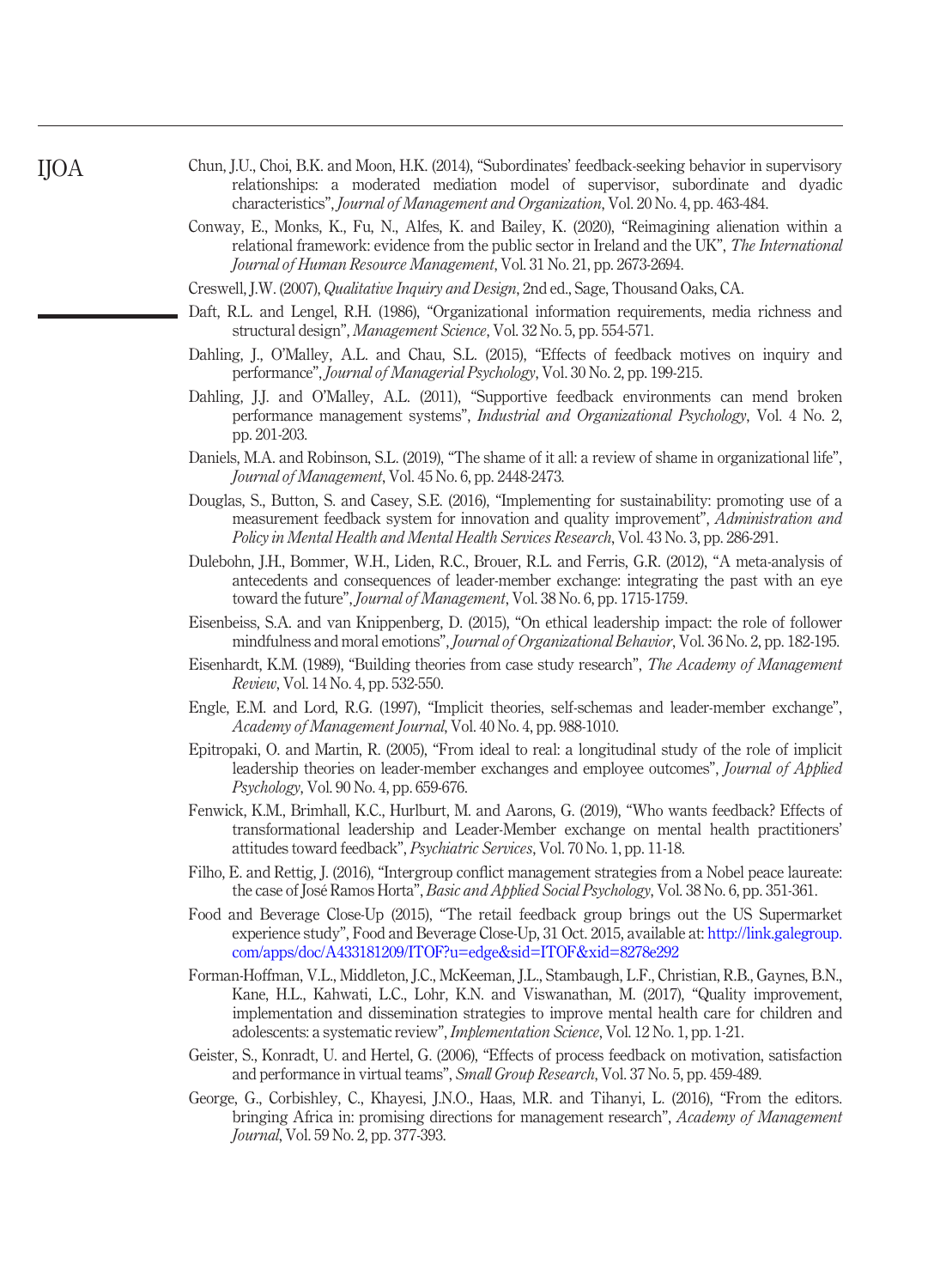- <span id="page-22-16"></span>Gibbert, M. and Ruigrok, W. (2010), "The 'what' and 'how' of case study rigor: three strategies based on published work", Organizational Research Methods, Vol. 13 No. 4, pp. 710-737.
- <span id="page-22-17"></span>Gioia, D.A., Corley, K.G. and Hamilton, A.L. (2012), "Seeking qualitative rigor in inductive research: notes on the Gioia methodology", Organizational Research Methods, Vol. 16 No. 1, pp. 15-31.
- <span id="page-22-13"></span>Graen, G.B. and Uhl-Bien, M. (1995), "Relationship-based approach to leadership: development of leader-member exchange LMX theory of leadership over 25 years: applying a multi-level multidomain perspective", The Leadership Quarterly, Vol. 6 No. 2, pp. 219-247.
- <span id="page-22-4"></span>Grant, A.M. (2007), "Relational job design and the motivation to make a pro-social difference", Academy of Management Review, Vol. 32 No. 2, pp. 393-417.
- <span id="page-22-6"></span>Grant, A.M. (2008), "The significance of task significance: Job performance effects, relational mechanisms and boundary conditions", *Journal of Applied Psychology*, Vol. 93 No. 1, pp. 108-124.
- <span id="page-22-2"></span>Grant, A.M. and Parker, S.K. (2009), "Redesigning work design theories: the rise of relational and proactive perspectives", Academy of Management Annals, Vol. 3 No. 1, pp. 317-375.
- <span id="page-22-14"></span>Green, S.G., Fairhurst, G.T. and Snavely, B.K. (1986), "Chains of poor performance and supervisory control", Organizational Behavior and Human Decision Processes, Vol. 38 No. 1, pp. 7-27.
- <span id="page-22-15"></span>Greller, M.M. (1992), "Feedback on job performance and expected career advancement", Perceptual and Motor Skills, Vol. 75 No. 3\_suppl, pp. 1323-1329.
- <span id="page-22-12"></span>Han, Y., Sears, G. and Zhang, H. (2018), "Revisiting the "give and take" in LMX exploring equity sensitivity as a moderator of the influence of LMX on affiliative and change-oriented OCB", Personnel Review, Vol. 47 No. 2, pp. 555-571.
- <span id="page-22-7"></span>Hensel, R., Meijers, F., van der Leeden, R. and Kessels, J. (2010), "360-degree feedback: how many raters are needed for reliable ratings on the capacity to develop competences, with personal qualities as developmental goals?", The International Journal of Human Resource Management, Vol. 21 No. 15, pp. 2813-2830.
- <span id="page-22-18"></span>Herold, D.M. and Fields, D.L. (2004), "Making sense of subordinate feedback for leadership development: confounding effects of job role and organizational rewards", Group and Organization Management, Vol. 29 No. 6, pp. 686-703.
- <span id="page-22-8"></span>Hoben, M., Norton, P.G., Ginsburg, L.R. Anderson, R.A., Cummings, G.G., Lanham, H.J., Squires, J.E., D., Taylor, D., Wagg, A.S. and Estabrooks, C.A. (2017), "Improving nursing home care through feedback on performance data (INFORM): protocol for a cluster-randomized trial", Trials, Vol. 18 No. 1, pp. 1-14.
- <span id="page-22-5"></span>Holmvall, C.M., Stevens, S. and Chestnut, N. (2019), "The impact of subordinate disrespect on leader justice", Personnel Review, Vol. 48 No. 1, pp. 2-20.
- <span id="page-22-0"></span>Jackson, T. (2015), "Management studies from Africa: a cross-cultural critique", Africa Journal of Management, Vol. 1 No. 1, pp. 78-88.
- <span id="page-22-1"></span>Jada, U.R. and Mukhopadhyay, S. (2019), "Empowering leadership and LMX as the mediators between leader's personality traits and constructive voice behavior", International Journal of Organizational Analysis, Vol. 27 No. 1, pp. 74-93.
- <span id="page-22-10"></span>Jawahar, M.I. (2010), "The mediating role of appraisal feedback reactions on the relationship between rater feedback-related behaviors and ratee performance", Group and Organization Management, Vol. 35 No. 4, pp. 494-526.
- <span id="page-22-9"></span>Johnson, D.A. (2013), "A component analysis of the impact of evaluative and objective feedback on performance", Journal of Organizational Behavior Management, Vol. 33 No. 2, pp. 89-103.
- <span id="page-22-11"></span>Jordan, A.H. and Audia, P.G. (2012), "Self-enhancement and learning from feedback", Academy of Management Review, Vol. 37 No. 2, pp. 211-231.
- <span id="page-22-3"></span>Kahn, W. and Heaphy, E. (2014), "Relational contexts of personal engagement at work", in Truss, C., Delbridge, R., Alfes, K., Shantz, A. and Soane. E. (Eds), Employee Engagement in Theory and Practice, Routledge, London, pp. 82-96.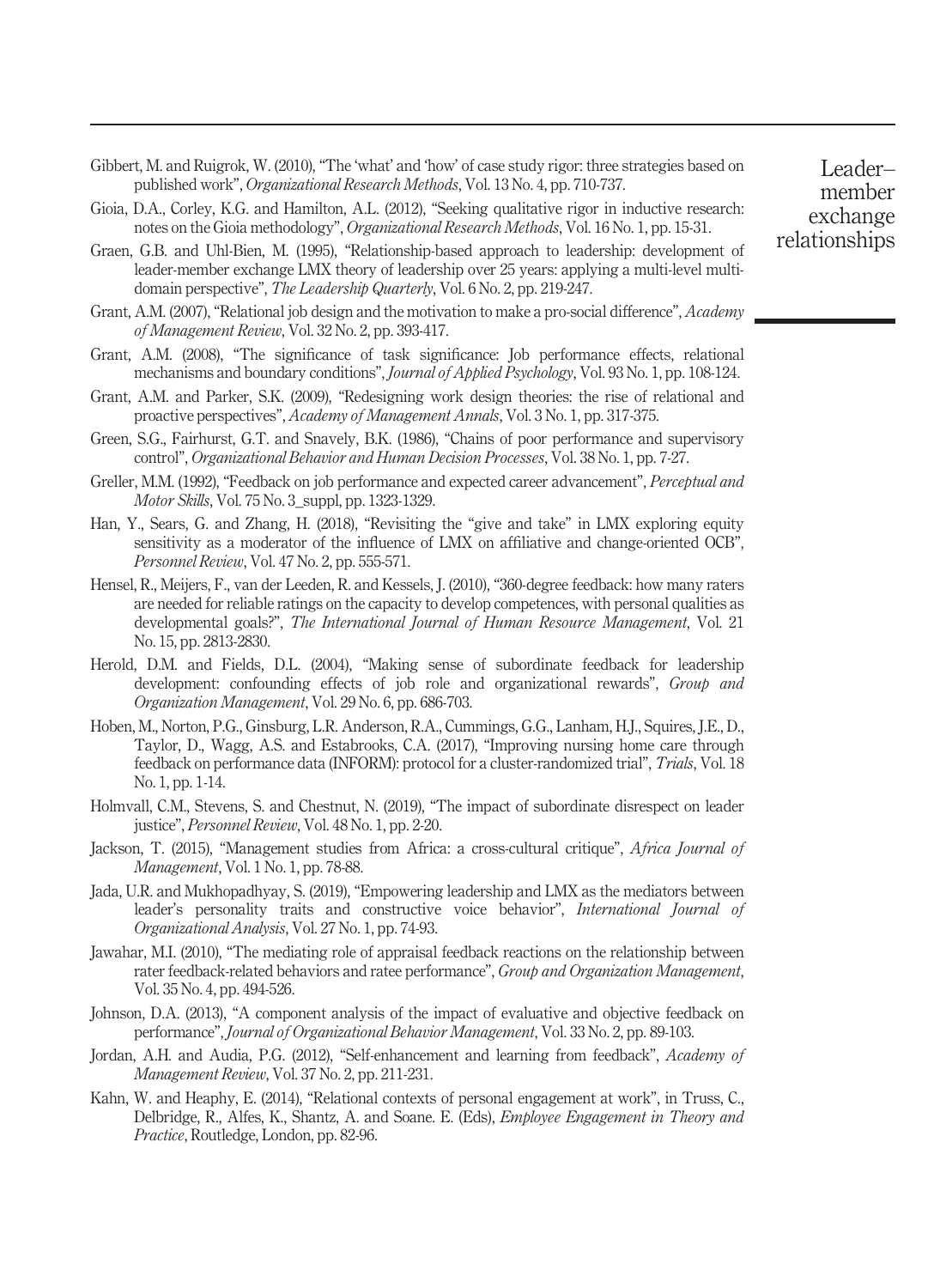- <span id="page-23-17"></span>Kember, D., Ha, T.S., Lam, B.H., Lee, A., Ng, S., Yan, L. and Yum, J.C. (1997), "The diverse role of the critical friend in supporting educational action research projects", Educational Action Research, Vol. 5 No. 3, pp. 463-481.
- <span id="page-23-5"></span>Kim, J.H. (2018), "The effect of metacognitive monitoring feedback on performance in a computer-based training simulation", *Applied Ergonomics*, Vol. 67 No. 1, pp. 193-202.
- <span id="page-23-11"></span>Lam, L.W., Loi, R. and Leong, C. (2013), "Reliance and disclosure: how supervisory justice affects trust in supervisor and extra-role performance", Asia Pacific Journal of Management, Vol. 30 No. 1, pp. 231-249.
- <span id="page-23-3"></span>Lam, L.W., Peng, K.Z., Wong, C. and Lau, D.C. (2017), "Is more feedback seeking always better? Leadermember exchange moderates the relationship between feedback-seeking behavior and performance", Journal of Management, Vol. 43 No. 7, pp. 2195-2217.
- <span id="page-23-2"></span>Lam, W., Huang, X. and Snape, E. (2007), "Feedback-seeking behavior and leader-member exchange: do supervisor-attributed motives matter?", Academy of Management Journal, Vol. 50 No. 2, pp. 348-363.
- <span id="page-23-8"></span>Lapierre, L.M., Hackett, R.D. and Taggar, S. (2006), "A test of the links between family interference with work, job enrichment and leader-member exchange", Applied Psychology, Vol. 55 No. 4, pp. 489-511.
- <span id="page-23-12"></span>Larson, J.R. (1989), "The dynamic interplay between employee's feedback-seeking strategies and supervisors' delivery of performance feedback", Academy of Management Review, Vol. 14 No. 3, pp. 408-422.
- <span id="page-23-13"></span>Lau, D.C. and Liden, R.C. (2008), "Antecedents of coworker trust: leaders' blessings", Journal of Applied Psychology, Vol. 93 No. 5, pp. 1130-1138.
- <span id="page-23-4"></span>Lavie, D., Haunschild, P.R. and Khanna, P. (2012), "Organizational differences, relational mechanisms and alliance performance", Strategic Management Journal, Vol. 33 No. 13, pp. 1453-1479.
- <span id="page-23-9"></span>Lee, A., Thomas, G., Martin, R. and Guillaume, Y. (2019), "Leader-member exchange (LMX) ambivalence and task performance: the cross-domain buffering role of social support", Journal of Management, Vol. 45 No. 5, pp. 1927-1957.
- <span id="page-23-14"></span>Lee, T. (1999), Using Qualitative Methods in Organizational Research, Sage, Thousand Oaks, CA.
- <span id="page-23-0"></span>Leung, K., Su, S. and Morris, M.W. (2001), "When is criticism not constructive? The roles of fairness perceptions and dispositional attributions in employee acceptance of critical supervisory feedback", Human Relations, Vol. 54 No. 9, pp. 1155-1187.
- <span id="page-23-10"></span>Levy, P.E., Albright, M.D., Cawley, B.D. and Williams, J.R. (1995), "Situational and individual determinants of feedback seeking: a closer look at the process", Organizational Behavior and Human Decision Processes, Vol. 62 No. 1, pp. 23-37.
- <span id="page-23-1"></span>Li, G., Liu, H., Shang, Y. and Xi, Y. (2014), "Leader feedback and knowledge sharing: a regulatory focus theory perspective", Journal of Management and Organization, Vol. 20 No. 6, pp. 749-763.
- <span id="page-23-7"></span>Liden, R.C., Sparrowe, R.T. and Wayne, S.J. (1997), "Leader-member exchange theory: the past and potential for the future", Research in Personnel and Human Resources Management, Vol. 15 No. 1, pp. 47-119.
- <span id="page-23-6"></span>Liden, R.C., Erdogan, B., Wayne, S.J. and Sparrowe, R.T. (2006), "Leader-member exchange, differentiation and task interdependence: implications for individual and group performance", Journal of Organizational Behavior, Vol. 27 No. 6, pp. 723-746.
- <span id="page-23-15"></span>Lincoln, Y.S. and Guba, E. (1985), Naturalistic Inquiry, Sage, Beverly Hills, CA.
- <span id="page-23-16"></span>Liu, G. and Rong, K. (2015), "The nature of the co-evolutionary process: complex product development in the mobile computing industry's business ecosystem", Group and Organization Management, Vol. 40 No. 6, pp. 809-842.
- <span id="page-23-18"></span>London, M. (2003), Job Feedback: Giving, Seeking and Using Feedback for Performance Improvement, Lawrence Erlbaum Associates, Mahwah, NJ.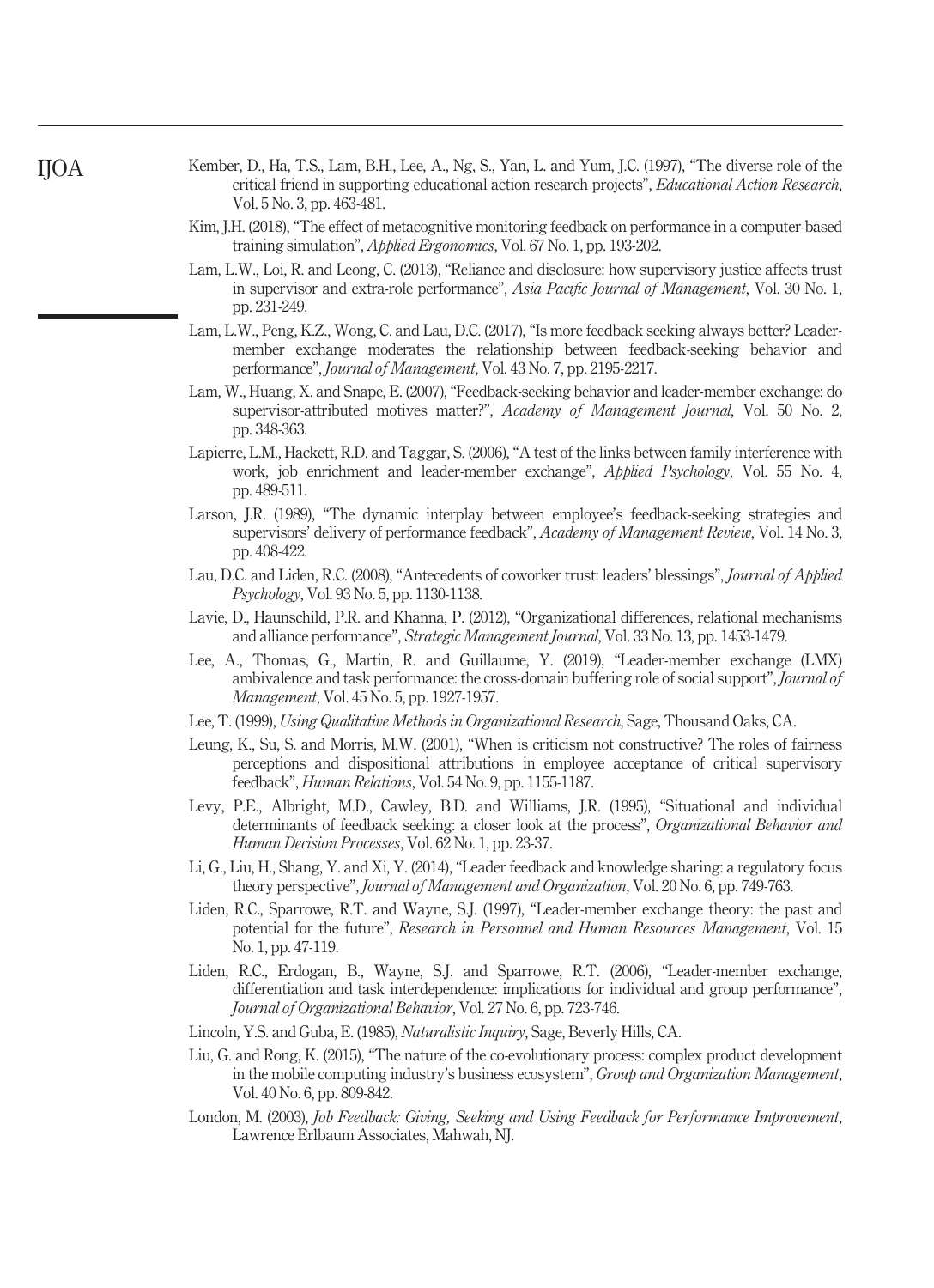- <span id="page-24-10"></span>Lord, R.G. and Maher, K.J. (1999), Leadership and Information Processing: Linking Perceptions and Performance, Routledge, New York, NY.
- <span id="page-24-18"></span>McConville, D., Arnold, J. and Smith, A. (2018), "What do people think employee share ownership schemes do for them? A qualitative study of participants' experiences in three UK share schemes", The International Journal of Human Resource Management, Vol. 29 No. 22, pp. 1-32.
- <span id="page-24-8"></span>McNatt, D.B. and Judge, T.A. (2004), "Boundary conditions of the Galatea effect: a field experiment and constructive replication", Academy of Management Journal, Vol. 47 No. 4, pp. 550-565.
- <span id="page-24-14"></span>Mahsood, N., Jamil, B., Mehboob, U., Kibria, Z. and Khalil, K.U.R. (2018), "Feedback: challengers in providing timely feedback to undergraduate and postgraduate students: faculty perspectives", The Professional Medical Journal, Vol. 25 No. 1, pp. 156-164.
- <span id="page-24-9"></span>Martin, R., Thomas, G., Charles, K., Epitropaki, O. and McNamara, R. (2005), "The role of leadermember exchanges in mediating the relationship between locus of control and work reactions", Journal of Occupational and Organizational Psychology, Vol. 78 No. 1, pp. 141-147.
- <span id="page-24-11"></span>Maslyn, J.M. and Uhl-Bien, M. (2001), "Leader-member exchange and its dimensions: effects of selfeffort and other's effort on relationship quality", Journal of Applied Psychology, Vol. 86 No. 4, pp. 697-708.
- <span id="page-24-5"></span>Moret-Tatay, C., Leth-Steensen, C., Irigaray, T.Q., Argimon, I.I.L., Gamermann, D., Abad-Tortosa, D., Oliveira, C., Sáiz-Mauleón, B., Vázquez-Martínez, A., Navarro-Pardo, E. and Castellá, P.F.D. (2016), "The effect of corrective feedback on performance in basic cognitive tasks: an analysis of RT components", Psychologica Belgica, Vol. 56 No. 4, pp. 370-381.
- <span id="page-24-1"></span>Morrison, E.W. (1993), "Newcomer information seeking: exploring types, modes, sources and outcomes", Academy of Management Journal, Vol. 36 No. 3, pp. 557-589.
- <span id="page-24-3"></span>Newman, A., Allen, B. and Miao, Q. (2015), "I can see clearly now: the moderating effects of role clarity on subordinate responses to ethical leadership", Personnel Review, Vol. 44 No. 4, pp. 611-628.
- <span id="page-24-16"></span>Ng, T.W.H. and Feldman, D.C. (2014), "The moderating effects of age in the relationships of job autonomy to work outcomes", Work Aging Retirement, Vol. 1 No. 1, pp. 64-78.
- <span id="page-24-7"></span>Nishii, L.H. and Mayer, D.M. (2009), "Do inclusive leaders help to reduce turnover in diverse groups? The moderating role of leader-member exchange in the diversity to turnover relationship", Journal of Applied Psychology, Vol. 94 No. 6, pp. 1412-1426.
- <span id="page-24-0"></span>Nkomo, S.M. (2017), "Time to look in the mirror: producing management theory and knowledge for Africa", Africa Journal of Management, Vol. 3 No. 1, pp. 7-16.
- <span id="page-24-12"></span>Norris-Watts, C. and Levy, P.E. (2004), "The mediating role of affective commitment in the relation of the feedback environment to work outcomes", Journal of Vocational Behavior, Vol. 65 No. 3, pp. 351-365.
- <span id="page-24-17"></span>O'Reilly, K., Paper, D. and Marx, S. (2012), "Demystifying grounded theory for business research", Organizational Research Methods, Vol. 15 No. 2, pp. 247-262.
- <span id="page-24-13"></span>Parker, S.K. and Collins, C.G. (2010), "Taking stock: integrating and differentiating multiple proactive behaviors", Journal of Management, Vol. 36 No. 3, pp. 633-662.
- <span id="page-24-2"></span>Peng, J. and Lin, J. (2016), "Linking supervisor feedback environment to contextual performances: the mediating effect of leader-member exchange", Leadership and Organization Development Journal, Vol. 37 No. 6, pp. 802-820.
- <span id="page-24-4"></span>Pichler, S., Beenen, G. and Wood, S. (2020), "Feedback frequency and appraisal reactions: a metaanalytic test of moderators", The International Journal of Human Resource Management, Vol. 31 No. 17, pp. 2238-2263.
- <span id="page-24-6"></span>Porta, M. and Last, J.M. (2018), A Dictionary of Public Health, 2nd ed., Oxford University Press, Oxford.
- <span id="page-24-15"></span>Qian, J., Lin, X. and Chen, G.Z.X. (2012), "Authentic leadership and feedback seeking behaviour: an examination of the cultural context of mediating processes in China", *Journal of Management* and Organization, Vol. 18 No. 3, pp. 286-299.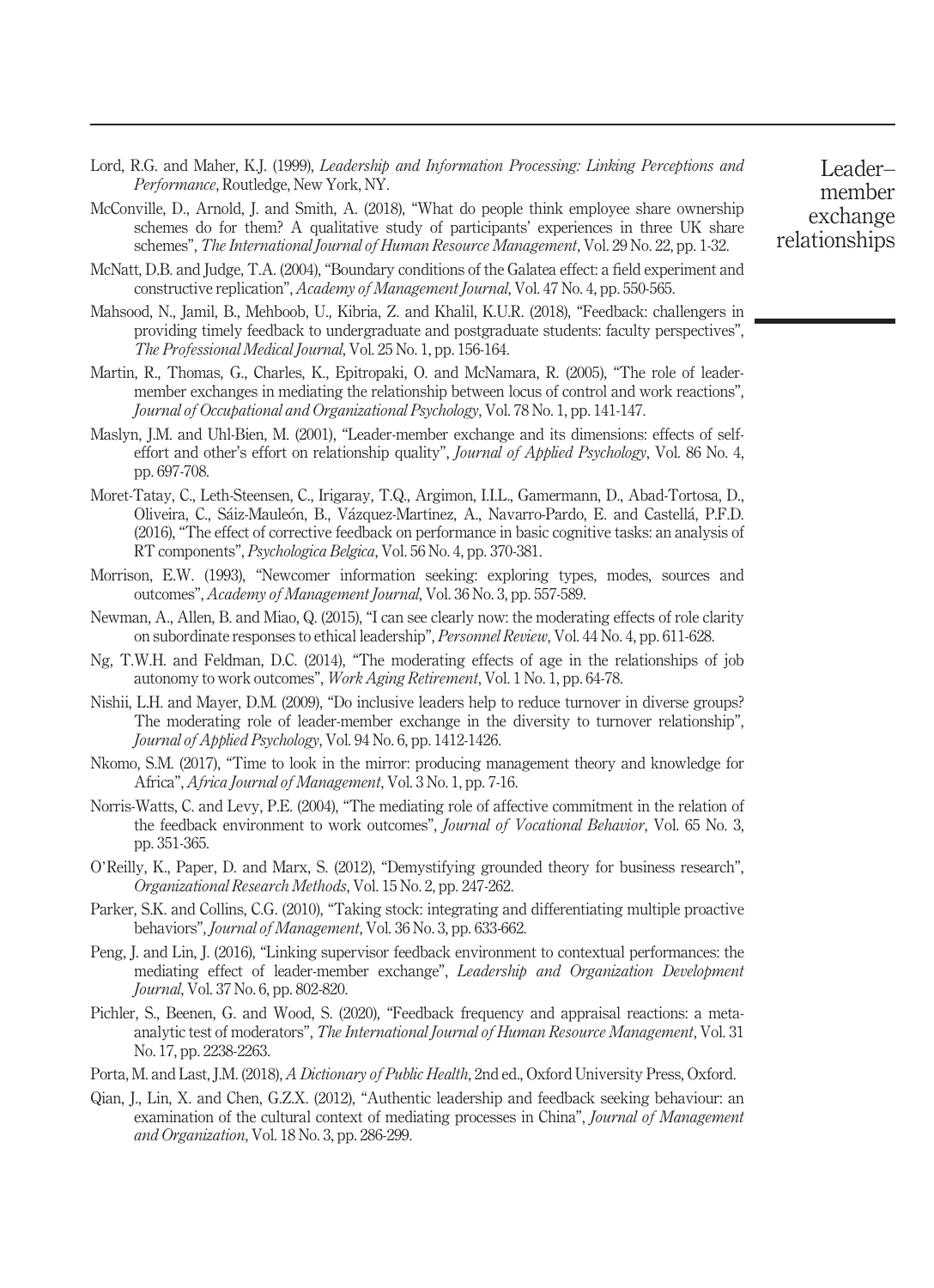- <span id="page-25-2"></span>Qian, J., Yang, F. and Han, Z.R. (2016a), "The influencing mechanisms of authentic leadership on feedback-seeking behaviour: a cognitive/emotive model", Current Psychology, Vol. 35 No. 3, pp. 478-485.
- <span id="page-25-16"></span>Qian, J., Wang, B., Han, Z. and Song, B. (2017), "Ethical leadership, leader-member exchange and feedback seeking: a double-moderated mediation model of emotional intelligence and Work-Unit structure", Frontiers in Psychology, Vol. 8, pp. 1174-1174.
- <span id="page-25-3"></span>Qian, J., Han, Z.R., Guo, Z., Yang, F., Wang, H. and Wang, Q. (2016b), "The relation of feedback-seeking motives and emotion regulation strategies to front-line managers' feedback source profiles: a person-centered approach", Journal of Management and Organization, Vol. 22 No. 1, pp. 68-79.
- <span id="page-25-4"></span>Retna, K.S. and Cavana, R.Y. (2013), "Undergraduate management students' perceptions of feedback in a New Zealand university", Journal of Management and Organization, Vol. 19 No. 2, pp. 224-237.
- <span id="page-25-18"></span>Romaniuk, J., Bogomolova, S. and Riley, F.D. (2012), "Brand image and brand usage: is a forty-year-old empirical generalization still useful?", *Journal of Advertising Research*, Vol. 52 No. 2, pp. 243-251.
- <span id="page-25-11"></span>Rosen, C.C., Levy, P.E. and Hall, R.J. (2006), "Placing perceptions of politics in the context of the feedback environment employee attitudes and job performance", *Journal of Applied Psychology*, Vol. 91 No. 1, pp. 211-220.
- <span id="page-25-13"></span>Seifert, C.F. and Yulk, G. (2010), "Effects of repeated multi-source feedback on the influence behavior and effectiveness of managers: a field experiment", The Leadership Quarterly, Vol. 21 No. 5, pp. 856-866.
- <span id="page-25-15"></span>Shen, C., Yang, J., He, P. and Wu, Y.J. (2019), "How does abusive supervision restrict employees' feedback-seeking behavior?", Journal of Managerial Psychology, Vol. 34 No. 8, pp. 546-559.
- <span id="page-25-10"></span>Sin, H., Nahrgang, J. and Morgeson, F. (2009), "Understanding why they don't see eye to eye: an examination of leader-member exchange (LMX) agreement", *Journal of Applied Psychology*, Vol. 94 No. 4, pp. 1048-1057.
- <span id="page-25-9"></span>Snodgrass, S.E., Hecht, M.A. and Ploutz-Snyder, R. (1998), "Interpersonal sensitivity: expressivity or perceptivity?", Journal of Personality and Social Psychology, Vol. 74 No. 1, pp. 238-249.
- <span id="page-25-7"></span>Sommer, K.L. and Kulkarni, M. (2012), "Does constructive performance feedback improve citizenship intentions and job satisfaction? The roles of perceived opportunities for advancement, respect and mood", Human Resource Development Quarterly, Vol. 23 No. 2, pp. 177-201.
- <span id="page-25-0"></span>Sparr, J.L. and Sonnentag, S. (2008), "Fairness perceptions of supervisor feedback, LMX and employee well-being at work", *European Journal of Work and Organizational Psychology*, Vol. 17 No. 2, pp. 198-225.
- <span id="page-25-17"></span>Sparrowe, R.T. and Liden, R.C. (1997), "Process and structure in leader-member exchange", Academy of Management Review, Vol. 22 No. 2, pp. 522-552.
- <span id="page-25-14"></span>Steelman, L.A., Levy, P.E. and Snell, A.F. (2004), "The feedback environment scale: construct definition, measurement and validation", Educational and Psychological Measurement, Vol. 64 No. 1, pp. 165-184.
- <span id="page-25-5"></span>Tata, J. (2002), "The influence of managerial accounts on employees' reactions to negative feedback", Group and Organization Management, Vol. 27 No. 4, pp. 480-503.
- <span id="page-25-1"></span>Thuan, L.C. (2021), "Stimulating employee creativity by providing developmental feedback", International Journal of Organizational Analysis, Vol. 29 No. 2, pp. 354-367.
- <span id="page-25-12"></span>Tse, H.H.M., Dasborough, M.T. and Ashkanasy, N.M. (2008), "A multi-level analysis of team climate and interpersonal exchange relationships at work", The Leadership Quarterly, Vol. 19 No. 2, pp. 195-211.
- <span id="page-25-8"></span>Uhl-Bien, M. (2006), "Relational leadership theory: exploring the social processes of leadership and organizing", The Leadership Quarterly, Vol. 17 No. 6, pp. 654-676.
- <span id="page-25-6"></span>Van Breukelen, W., Schyns, B. and Le Blanc, P. (2006), "Leader-member exchange theory and research: accomplishments and future challenges", Leadership, Vol. 2 No. 3, pp. 295-316.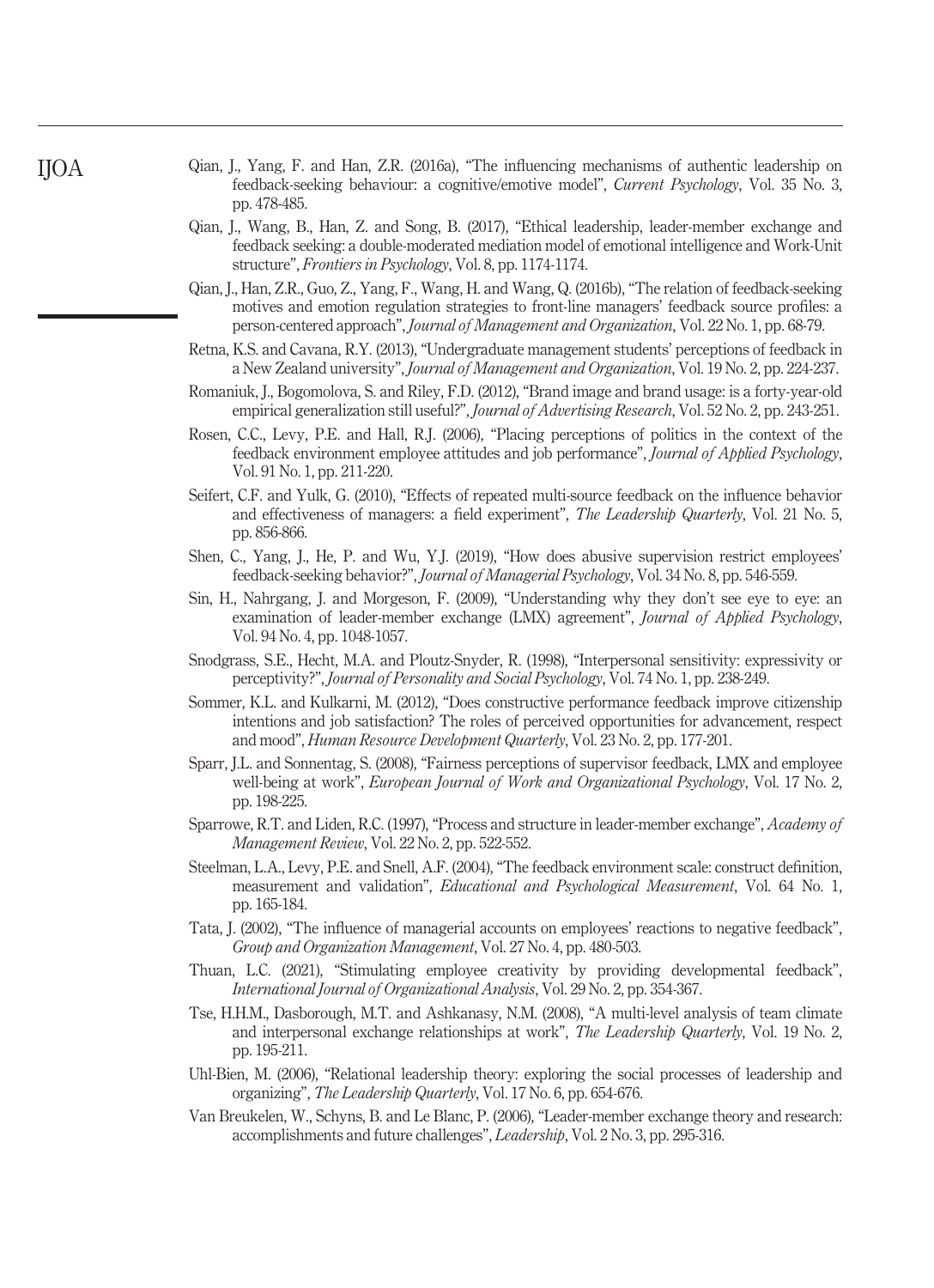- <span id="page-26-13"></span>Van der Rijt, J., van de Wiel, M.W.J., Van den Bossche, P., Segers, M.S.R. and Gijselaers, W.H. (2012), "Contextual antecedents of informal feedback in the workplace", Human Resource Development Quarterly, Vol. 23 No. 2, pp. 233-257.
- <span id="page-26-8"></span>Walumbwa, F.O., Cropanzano, R. and Goldman, B.M. (2011a), "How leader member exchange influences effective work behaviors: social exchange and internal-external efficacy perspectives", Personnel Psychology, Vol. 64 No. 3, pp. 739-770.
- Walumbwa, F.O., Mayer, D.M., Wang, P., Wang, H., Workman, K. and Christensen, A.L. (2011b), "Linking ethical leadership to employee performance: the roles of leader-member exchange, selfefficacy and organizational identification", Organizational Behavior and Human Decision Processes, Vol. 115 No. 2, pp. 204-213.
- <span id="page-26-9"></span>Wang, H., Law, K.S., Hackett, R.D., Wang, D. and Chen, Z.X. (2005), "Leader-member exchange as a mediator of the relationship between transformational leadership and followers' performance and organizational citizenship behavior", Academy of Management Journal, Vol. 48 No. 3, pp. 420-432.
- <span id="page-26-6"></span>Wayne, S.J. and Green, S.A. (1993), "The effects of leader-member exchange on employee citizenship and impression management behavior", Human Relations Studies towards the Integration of the Social Sciences, Vol. 46 No. 12, pp. 1431-1440.
- <span id="page-26-3"></span>Wayne, S.J., Shore, L.M. and Liden, R.C. (1997), "Perceived organizational support and leader-member exchange: a social exchange perspective", Academy of Management Journal, Vol. 40 No. 1, pp. 82-111.
- <span id="page-26-4"></span>Whitaker, B.G., Dahling, J.J. and Levy, P. (2007), "The development of a feedback environment and role clarity model of job performance", Journal of Management, Vol. 33 No. 4, pp. 570-591.
- <span id="page-26-10"></span>Williams, J.R., Miller, C.E., Steelman, L.A. and Levy, P.E. (1999), "Increasing feedback seeking in public contexts: it takes two (or more) to tango", Journal of Applied Psychology, Vol. 84 No. 6, pp. 969-976.
- <span id="page-26-5"></span>Wilson, K.S., Sin, H. and Conlon, D.E. (2010), "What about the leaders in leader-member exchange? The impact of resources exchanges and substitutability on the leader", Academy of Management Review, Vol. 35 No. 3, pp. 358-372.
- <span id="page-26-11"></span>Wong, T. (2008), "Purposive and snowball sampling in the study of ethnic and mainstream community organizations", Proceedings of the Annual Meeting of the Western Political Science Association, Manchester Hyatt, San Diego, CA, available at: [www.allacademic.com/meta/p238387\\_index.](http://www.allacademic.com/meta/p238387_index.html) [html](http://www.allacademic.com/meta/p238387_index.html)
- <span id="page-26-7"></span>Xing, L., Sun, J.M. and Jepsen, D. (2021), "Feeling shame in the workplace: examining negative feedback as an antecedent and performance and well-being as consequences", Journal of Organizational Behavior, Vol. 42 No. 9, pp. 1244-1260.
- <span id="page-26-2"></span>Zingoni, M. and Byron, K. (2017), "How beliefs about the self-influence perceptions of negative feedback and subsequent effort and learning", Organizational Behavior and Human Decision Processes, Vol. 139, pp. 50-62.
- <span id="page-26-12"></span>Zohar, D. and Polachek, T. (2017), "Using Event-Level data to test the effect of verbal leader behavior on follower leadership perceptions and job performance: a randomized field experiment", Group and Organization Management, Vol. 42 No. 3, pp. 419-449.
- <span id="page-26-0"></span>Zoogah, D.B., Peng, M.W. and Woldu, H. (2015a), "Institutions, resources and organizational effectiveness in Africa", Academy of Management Perspectives, Vol. 29 No. 1, pp. 7-31.
- <span id="page-26-1"></span>Zoogah, D.B., Zoogah, R.B. and Dalaba-Roohi, F. (2015b), "Riding the tide: management in Africa and the role of high-impact research", Africa Journal of Management, Vol. 1 No. 1, pp. 27-53.

#### Further reading

Blyton, P. and Jenkins, J. (2007), "Alienation", in Blyton, P. and Jenkins, J. (Eds), Key Concepts in Work, Sage, London, pp. 11-16.